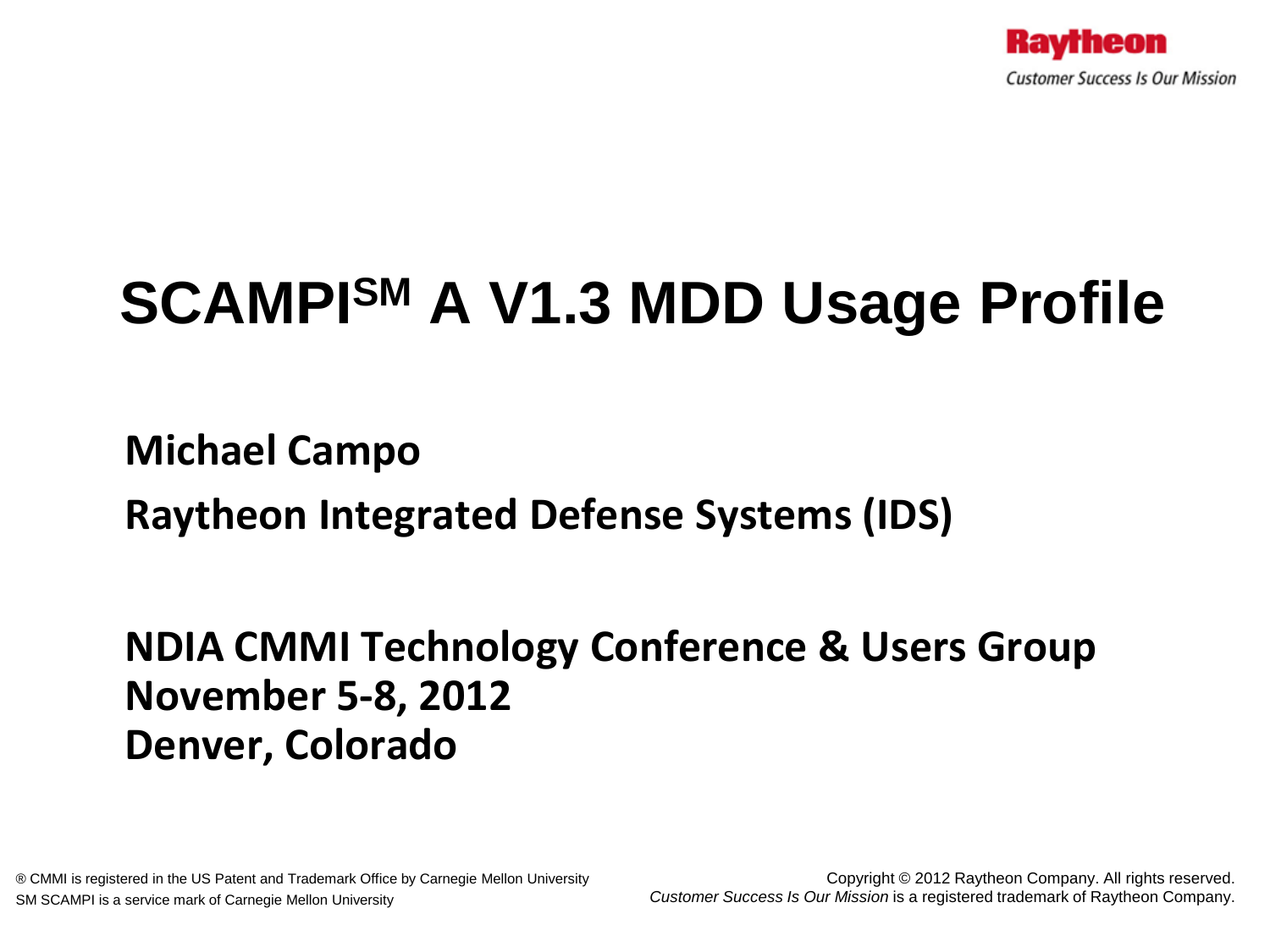

### **Introduction**

The presentation reviews the adoption and usage of SCAMPI A Method Definition Document (MDD) V1.3.

The primary focus is on "Determining Organizational Scope".

- MDD V1.3 Activity 1.1.4 Determine Appraisal Scope
- MDD V1.3 Appendix F Scoping and Sampling in SCAMPI A Appraisals

### The purpose of the analysis is to:

- Provide guidance to future MDD V1.3 users
- Ensure MDD V1.3 is working and being used as intended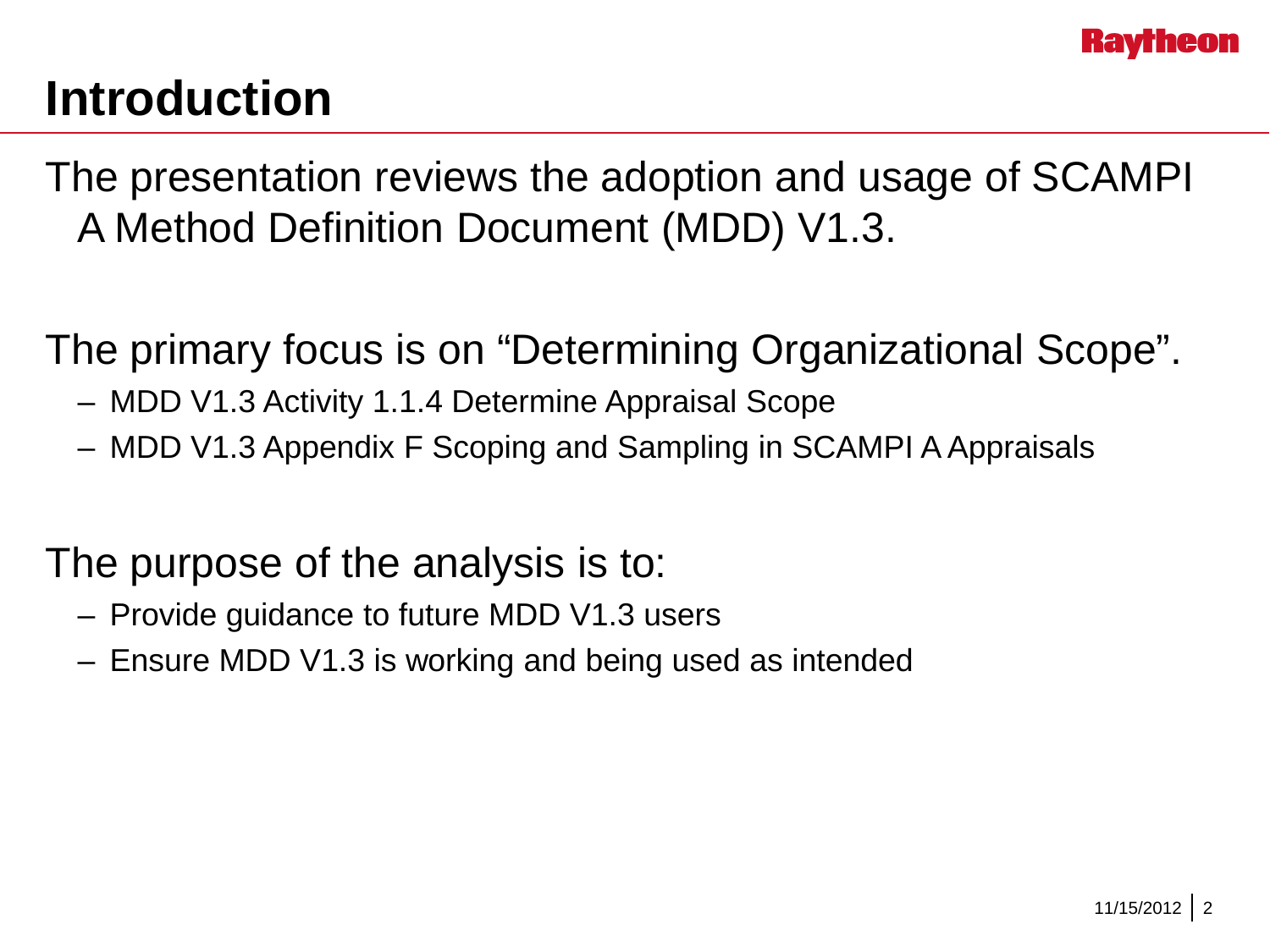

# **Introduction – Briefing Contents**

### This briefing includes:

- MDD V1.3 Adoption
- Sampling Factor Analysis
- Subgroup Analysis
- Basic Unit Analysis
- Support Function Analysis
- Organizational Unit (OU) Size Analysis
- Data Relationships
- Guidance Summary
- Comparing MDD V1.2 and MDD V1.3 CMMI V1.3 Appraisals
- Other Observations
- Notes:
	- All data comes from the SEI Published Appraisal Results Site (PARS)
	- Data includes SCAMPI A MDD V1.3 appraisals and all CMMI V1.3 appraisals posted to PARS by October 1, 2012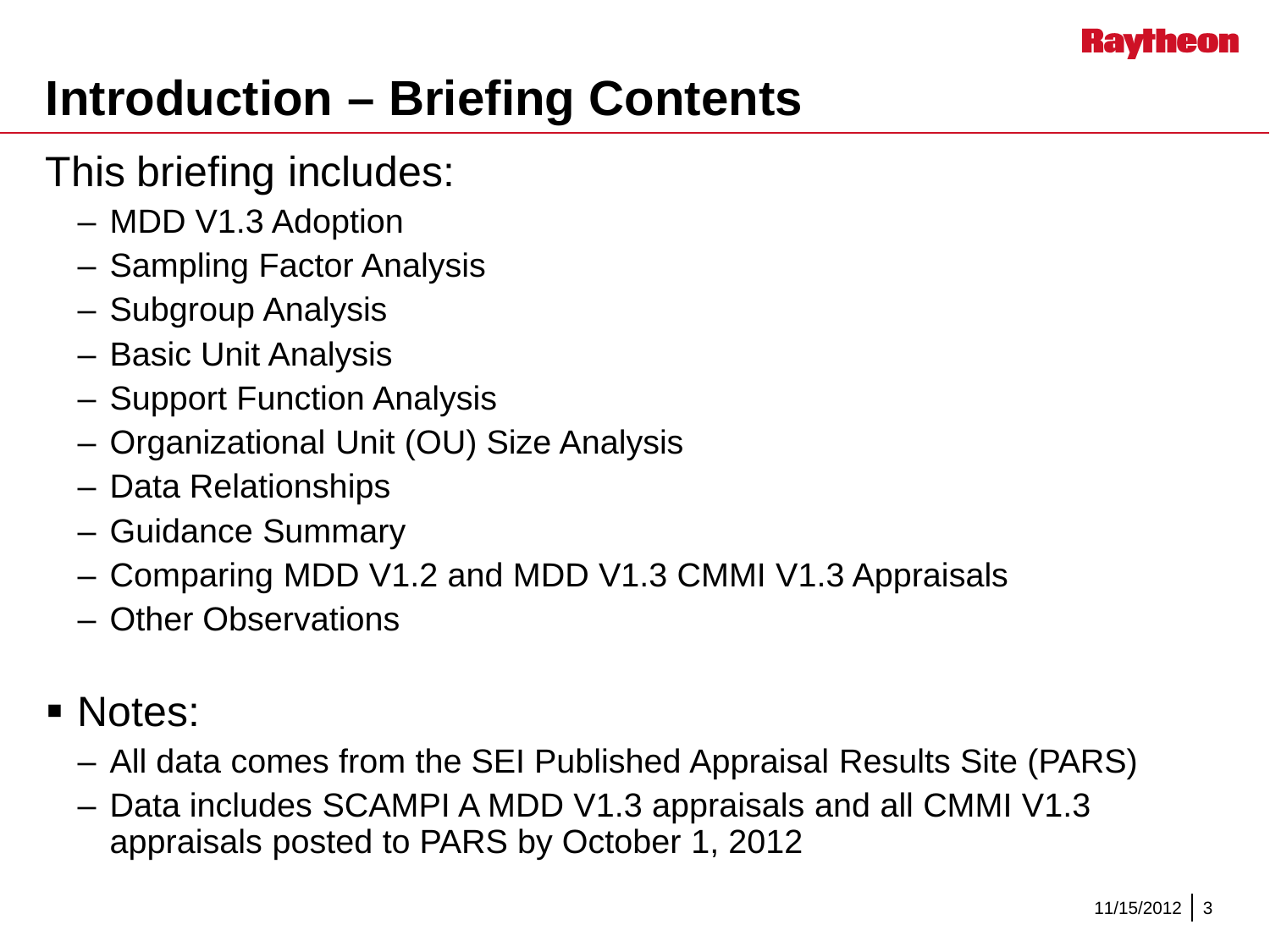

## **MDD V1.3 Glossary Definitions**

- **Basic unit**  A managed set of interrelated resources which delivers one or more products or services to a customer or end user and typically operates according to a plan (e.g., projects, work groups).
- **Sampling factor** organizational or work context that reflects meaningful differences in the way work is performed across different basic units within the organizational unit (e.g., size, location, customer).
- **Subgroup** Cluster of basic units that share common sampling factor alternatives and exhibit similar process implementations.
- **Support function**  An organizational group that provides products and/or services for a bounded set of activities needed by other portions of the organization (e.g., Configuration Management group, Quality Assurance group).
- **Organizational scope**  The collection of basic units and support functions that provides instantiations of practices used within, and representative of, an organizational unit.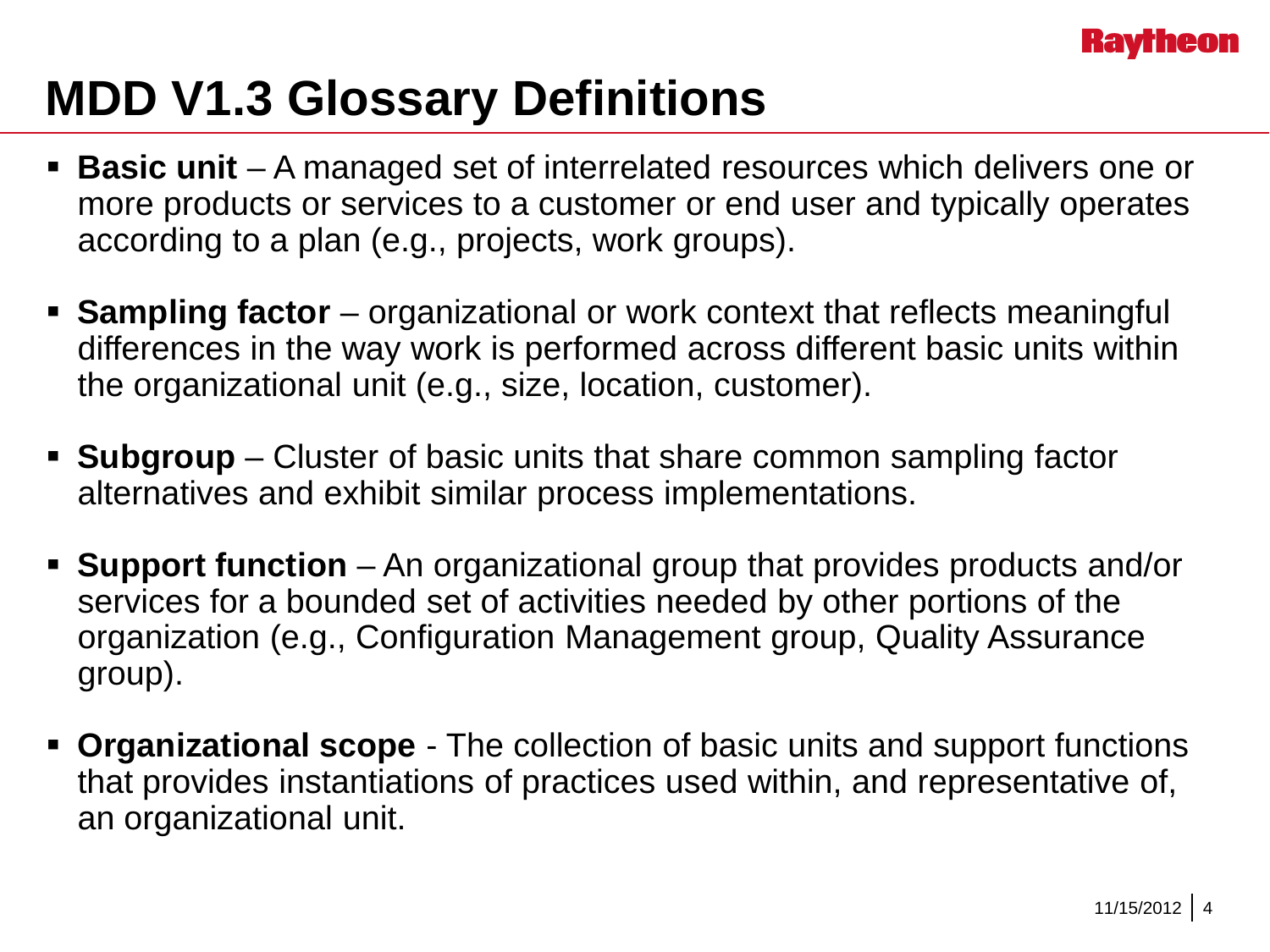

# **Sampling Factors in Action**

### Fictional Example: BINDY Co.

- 1. Identify Sampling Factors
	- Location: Indianapolis, Boston
	- **Type of Work: new, maintenance**
	- Customer: DoD, commercial
- 2. Combine sample factors, sort basic units (BUs), determine min. sample
	- Minimum # of BUs per subgroup =  $#$  BUs in subgroup  $\times$  # subgroups) / total # BUs

|                  |                   |                         | Type of     |                 | # of BUs in  | # subgroups X # BUs | divided by total # | <b>Min. Number</b> |
|------------------|-------------------|-------------------------|-------------|-----------------|--------------|---------------------|--------------------|--------------------|
| <b>BINDY Co.</b> |                   | <b>Location</b>         | <b>Work</b> | <b>Customer</b> | subgroup     | in subgroup         | <b>BUs</b>         | <b>Sampled</b>     |
|                  |                   | <b>Boston</b>           | <b>Inew</b> | <b>comm</b>     | 0            | 0                   | 0.00               | 0                  |
|                  | Subgroup 1        | <b>Boston</b>           | new         | <b>DoD</b>      |              | 20                  | 0.13               |                    |
|                  | Subgroup 2        | Boston                  | maint       | comm            | 49           | 245                 | 1.64               |                    |
|                  |                   | <b>Boston</b>           | maint       | <b>DoD</b>      | $\mathbf{0}$ | 0                   | 0.00               | $\mathbf{0}$       |
|                  | Subgroup 3        | <b>Indy</b>             | new         | comm            |              | 25                  | 0.17               |                    |
|                  | Subgroup 4        | $\vert \vert$ Indy      | new         | <b>DoD</b>      | 16           | 80                  | 0.54               |                    |
|                  |                   | Indy                    | maint       | <b>comm</b>     | $\mathbf{0}$ | $\mathbf{0}$        | 0.00               | 0                  |
|                  | <b>Subgroup 5</b> | $\vert \vert \vert$ ndy | maint       | <b>DoD</b>      | 75           | 375                 | 2.52               |                    |
| <b>Totals</b>    |                   |                         |             |                 | 149          |                     |                    | 8                  |

**Bindy Co. must provide evidence from 8 basic units representative of the 5 subgroups.**

(Note: The organizational unit can choose to provide more.)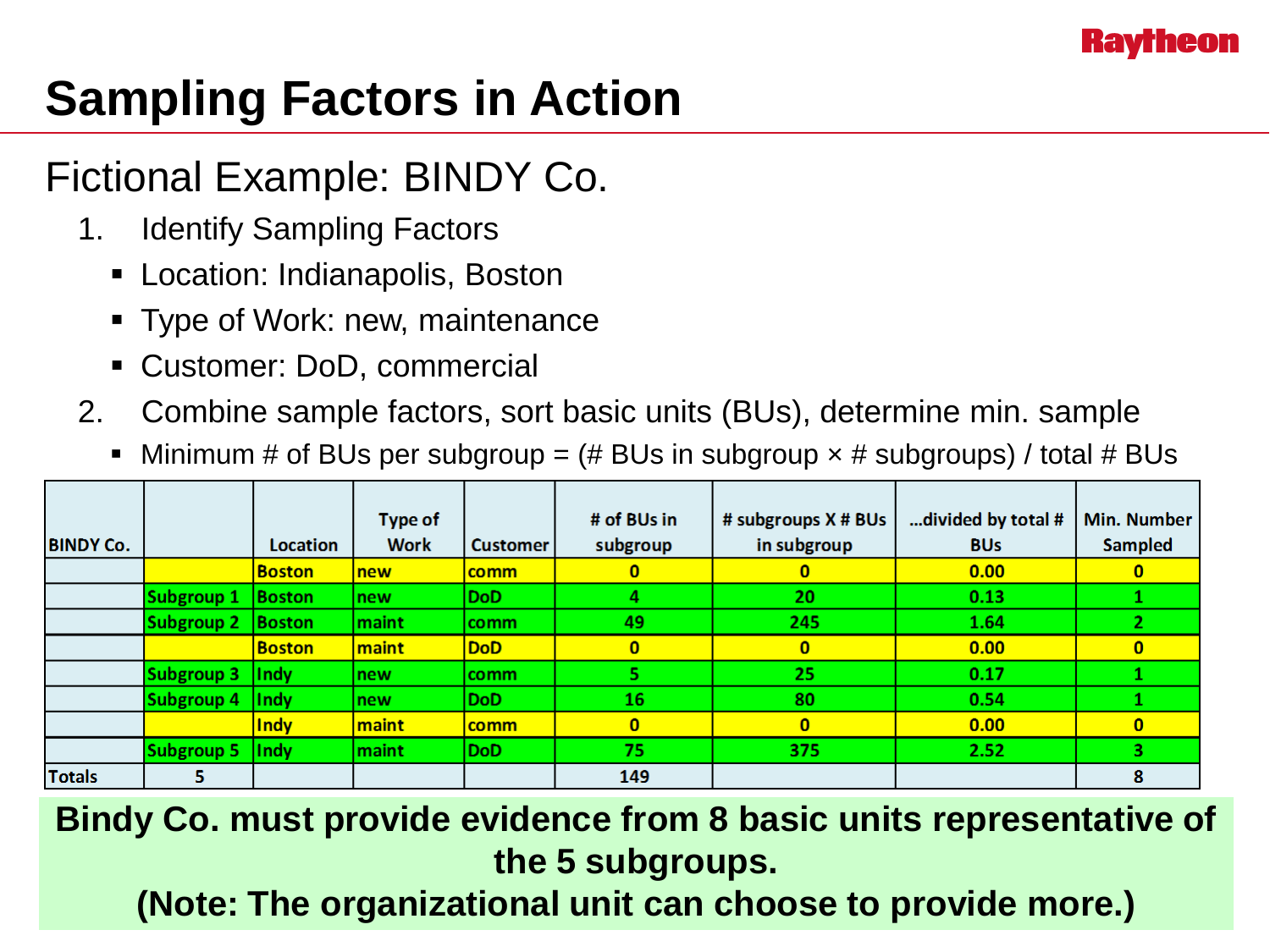

### **MDD V1.3 Adoption Data**



- 1231 CMMI V1.3 appraisals have been recorded in PARS.
- 431 appraisals used MDD V1.2, 850 appraisals used MDD V1.3.
- All September 2012 appraisals have not been recorded yet.
- 2 P-CMM appraisals (not shown on chart or included in this presentation analysis) used MDD V1.3.
- 13 CMMI V1.3 Multi-model appraisals were conducted (all with CMMI-SVC as partner).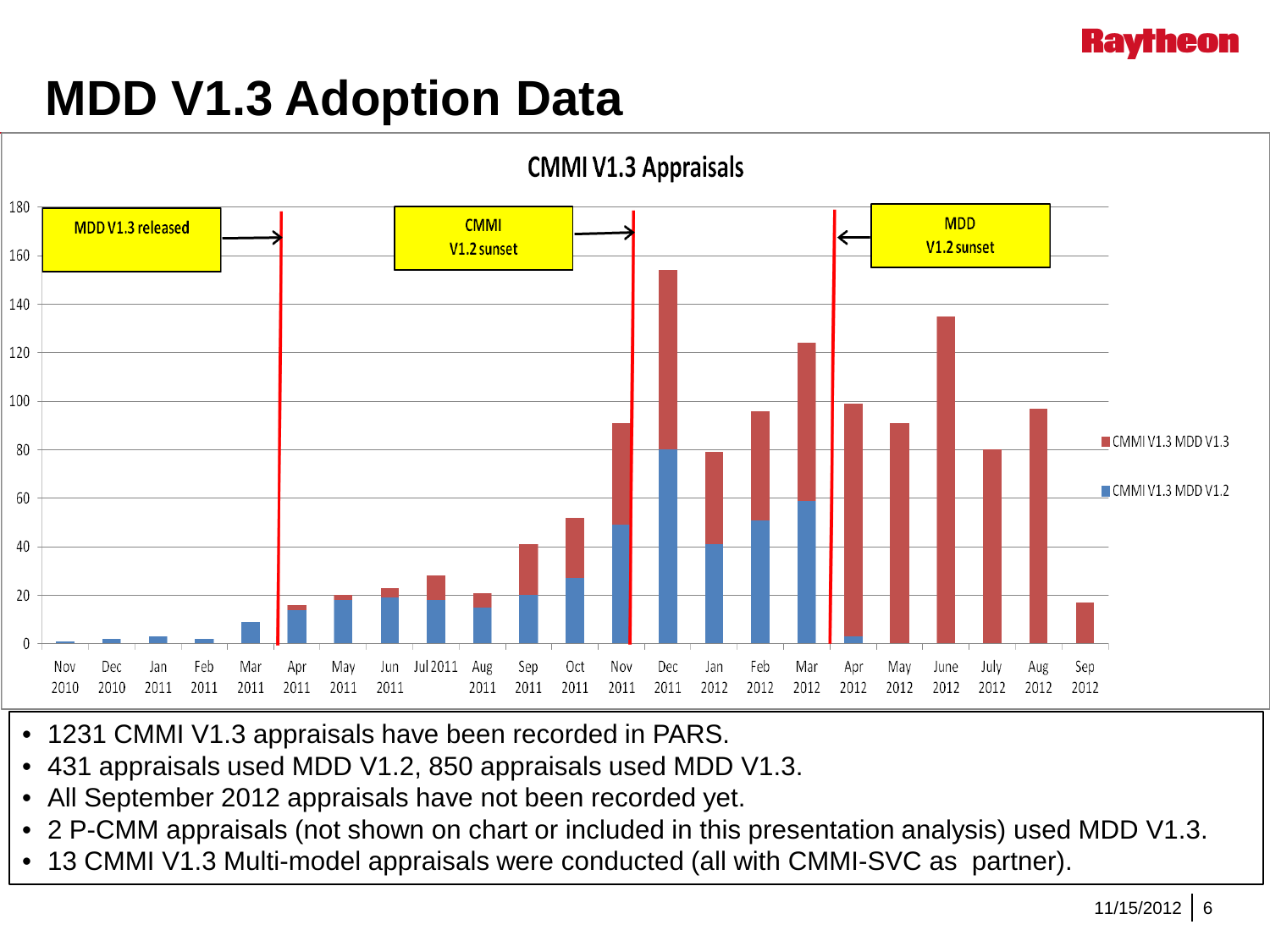#### **Ravrheon**

# **Sampling Factors**



- 90% of appraisals have 2 or fewer sampling factors.
- 136 appraisals (16%) had zero sampling factors.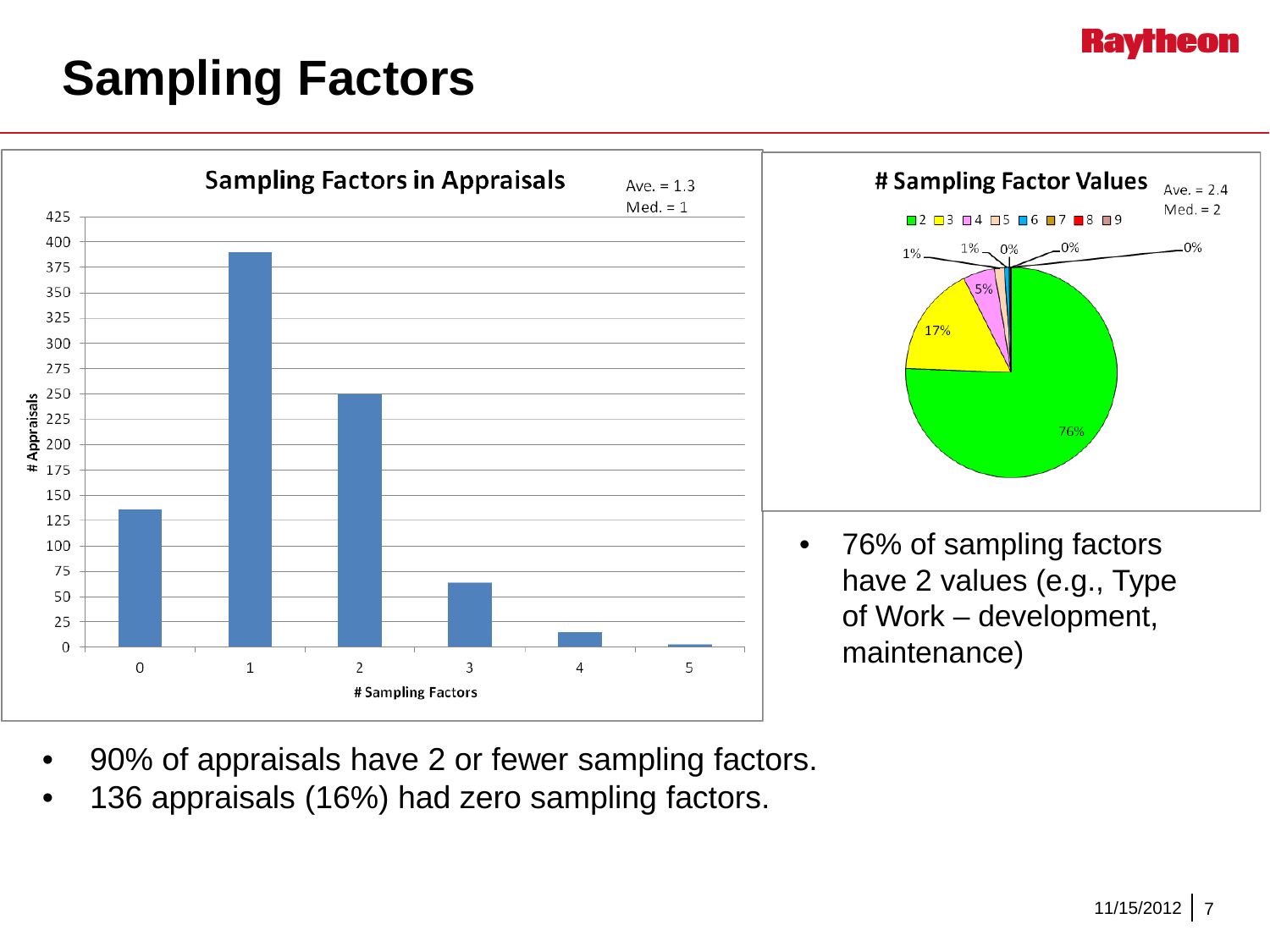

### **Sampling Factors**



- [Type of Work, Customer, Org Structure, Size] constitute 79% of sampling factor usage (not counting N/As which are zero sampling factor appraisals).
- "Type of Work" is the biggest driver of process diversity in appraised organizations.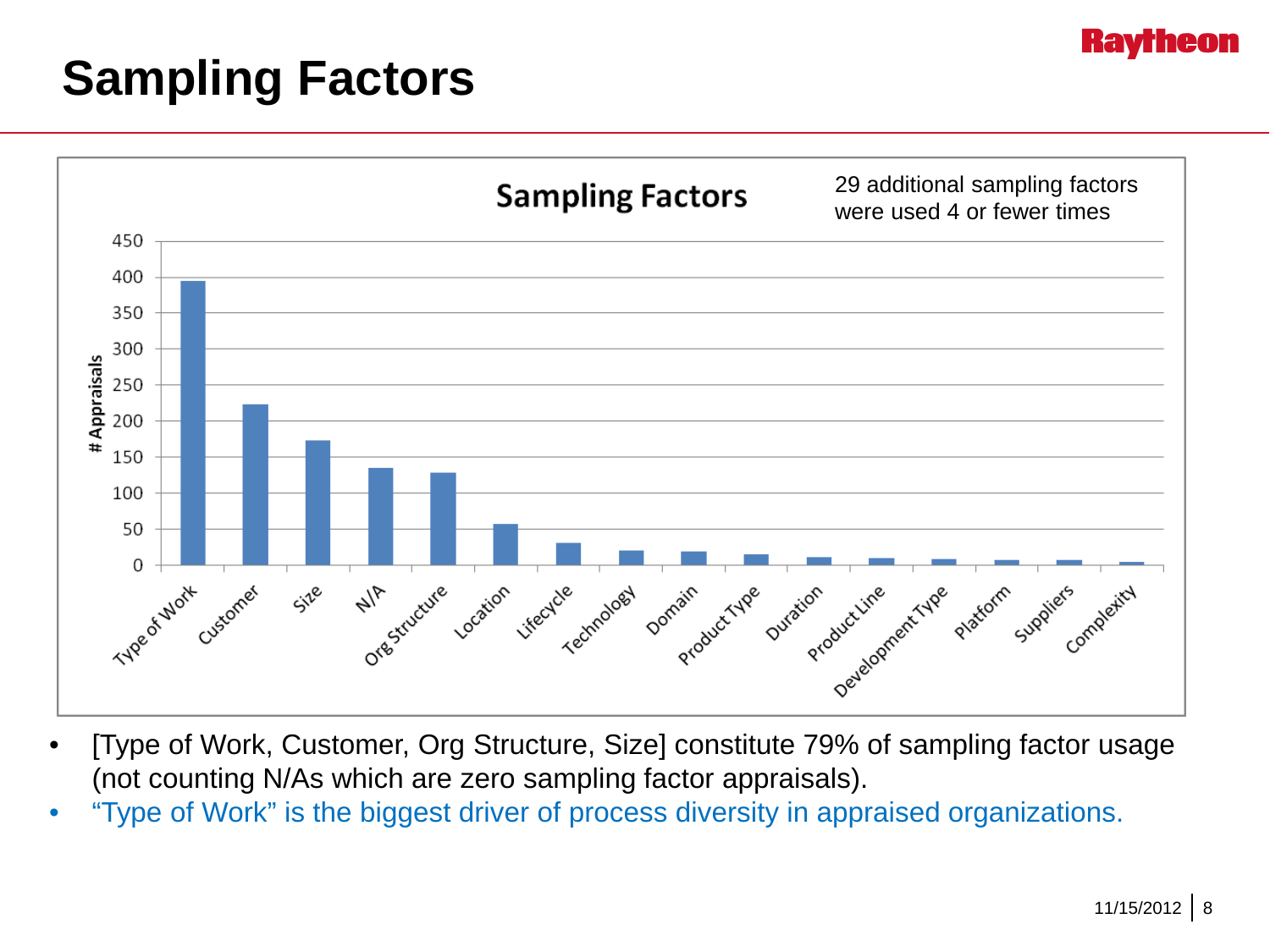

### **Sampling Factors Issues** *Page 1 of 2*

### **Usage Issues:**

- Organizational characteristics are identified as sampling factors even though there may be no process implementation impact
	- Example: Locations identified as sampling factor without any indications of process differentiation based on location
- Sometimes excessive sampling factor and/or sampling factor values are identified (and not used).
	- One appraisal had 96 possible sampling factor value combinations!
	- Some appraisals had more possible sampling factor value combinations than people in the organizational units
- Sampling factors (and/or sampling factor values) are identified but not used in organizational scoping
	- Past or future sampling factors/values that are not currently relevant to the organizational unit being appraised should not be included
		- Example: An OU identifies type of work as a sampling factor with 2 values: new, maintenance. Although the OU standard process still contains unique processes for maintenance type work, no maintenance work is currently being performed at the OU, and no basic units/support functions are providing objective evidence of maintenance processes being implemented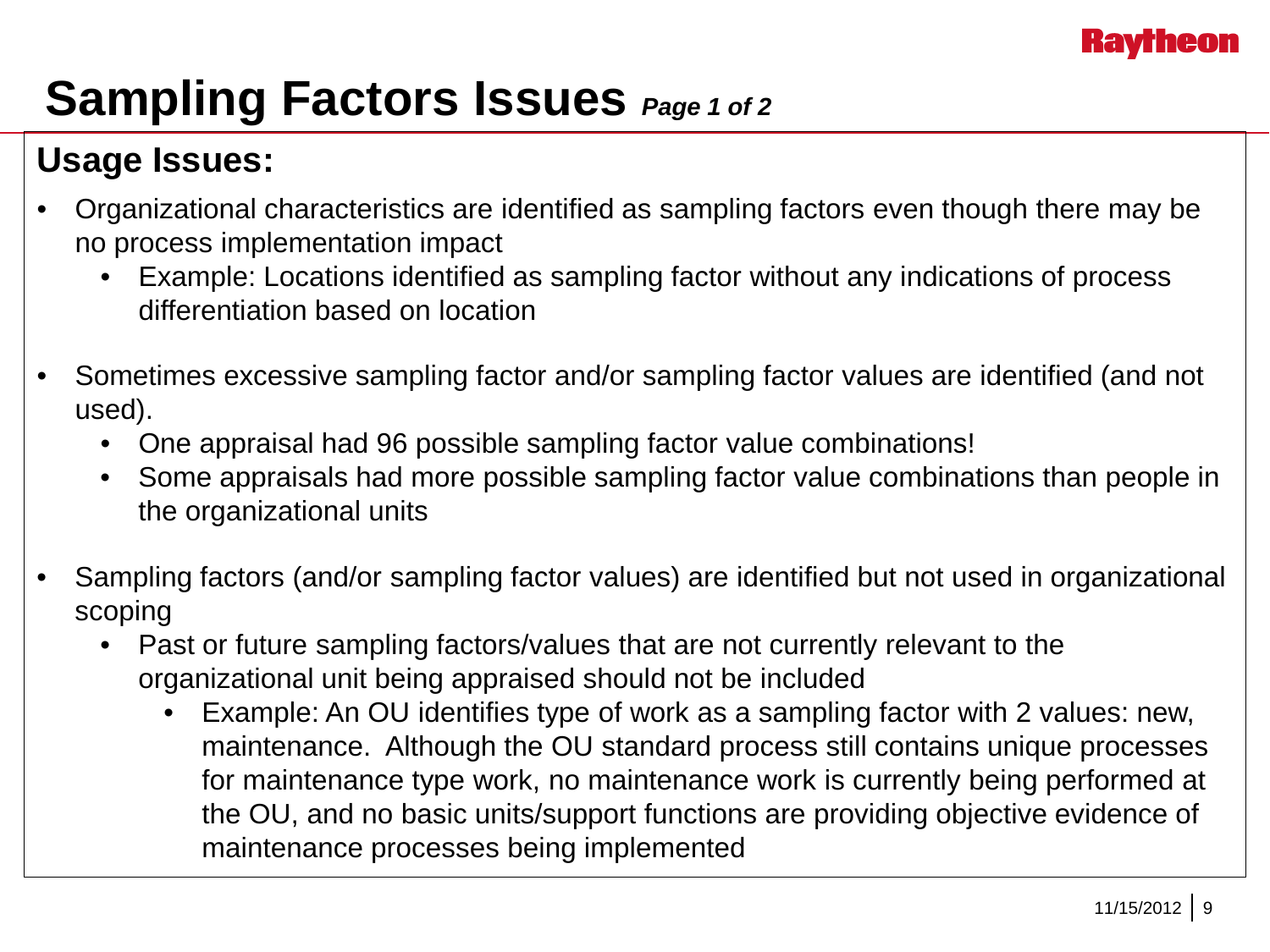

### **Sampling Factors Issues** *Page 2 of 2*

- Redundant sampling factors are identified
	- E.g., 2 sampling factors: location (Chicago, Dallas), type of work (new, maintenance)
	- If all new work is done in Dallas, and all maintenance in Chicago, one sampling factor may be redundant.
- Support functions identified as sampling factors and/or sampling factor values.
	- Example: "Support Functions" is identified as a "sampling factor" with 3 values (CM, QA, process improvement)
	- Sampling factor organizational or work context that reflects meaningful differences in the way work is performed across different basic units within the organizational unit (e.g., size, location, customer).
	- Support function An organizational group that provides products and/or services for a bounded set of activities needed by other portions of the organization (e.g., Configuration Management group, Quality Assurance group).

#### **SEI Appraisal System (SAS) problem:**

- Although "zero sampling factors" is a valid real world condition, SAS forces users to identify at least one sampling factor.
- Workaround:
	- Set #subgroups = 1
	- Identify 1 sampling factor with 2 values (all basic units, no basic units)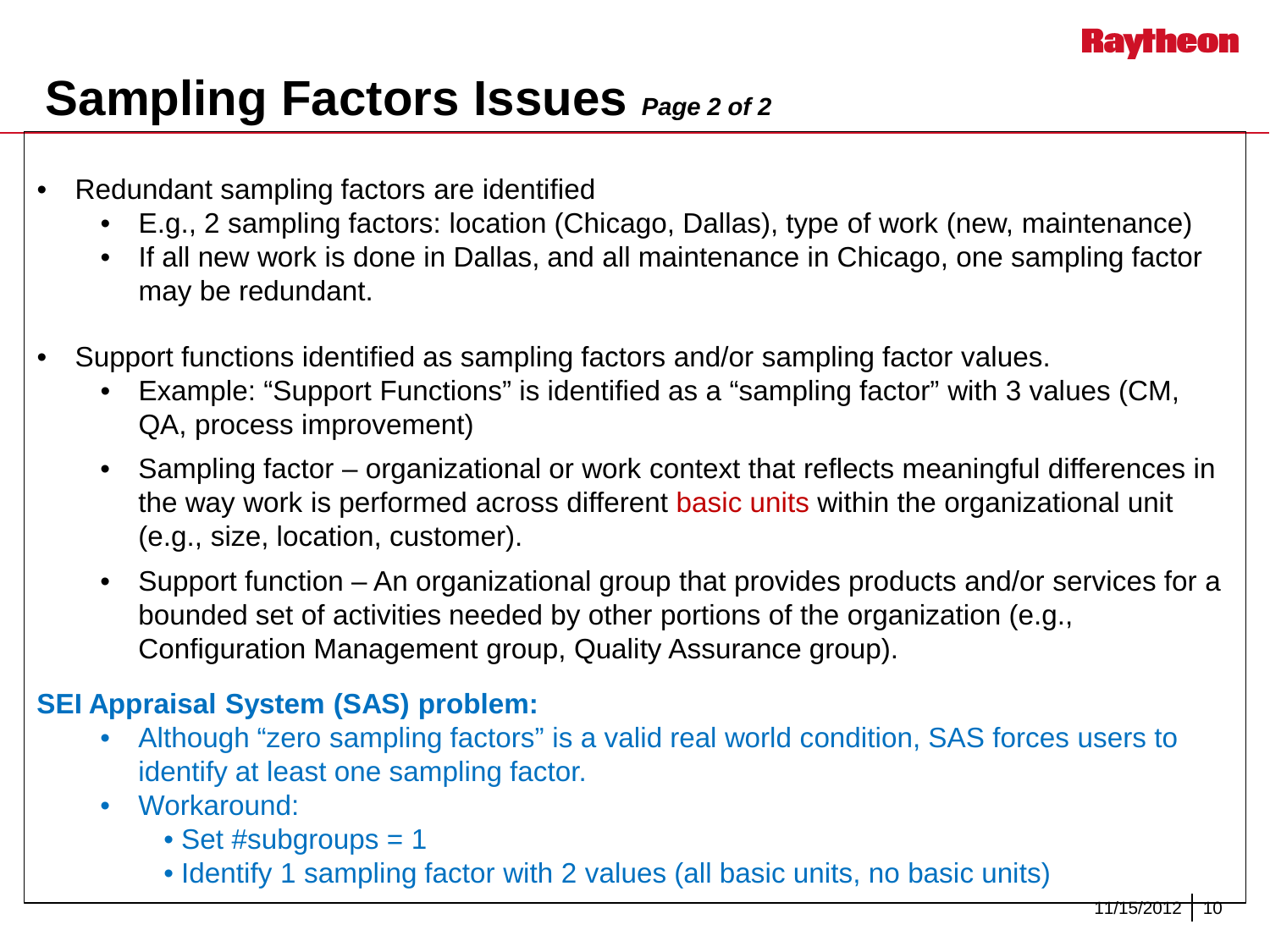### **Subgroups**



- 78% of appraisals have 3 or fewer subgroups.
- Median of 2 subgroups seems reasonable if median #sampling factors = 1 and median #sampling factor values = 2.

**Ravrheon**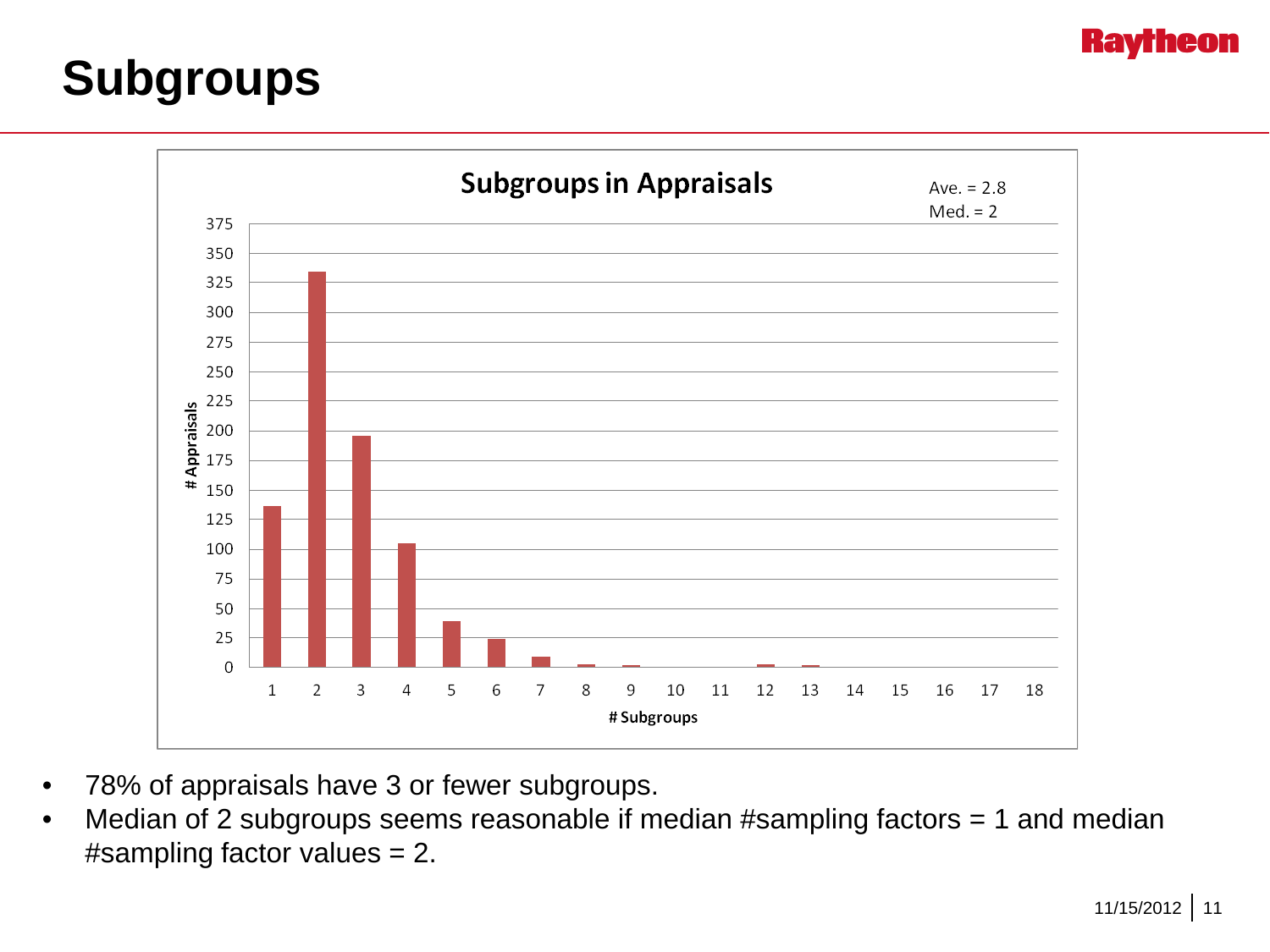# **Subgroup Issues**

**Usage Issues:**

- In some cases, the number of sampling factors and sampling factor values identified does not always align with the number of subgroups. Examples:
	- Several appraisals had 1 sampling factors with 2 sampling factor values but 3 subgroups
	- 1 appraisal had 2 sampling factors, each with 2 values, but 6 subgroups
	- 1 appraisal had 1 sampling factor with 2 values but 18 subgroups and 25 basic units!
- In some appraisals, support functions were being called subgroups.
	- MDD definition of subgroup: "*a cluster of basic units* that share common sampling factor alternatives and exhibit similar process implementations"
- In 2 appraisals, multiple subgroups were identified with identical sampling factor value combinations

#### **Guidance:**

- The number of subgroups ≥ the number of sampling factors.
	- Zero sampling factors implies one subgroup (the entire OU)
	- One sampling factor implies at least 2 subgroups
- The number of subgroups  $\leq$  the number of possible sampling factors value combinations
- Support functions are not subgroups and should not be designated as such.
- Different subgroups should not have the same sampling factor value combination.

11/15/2012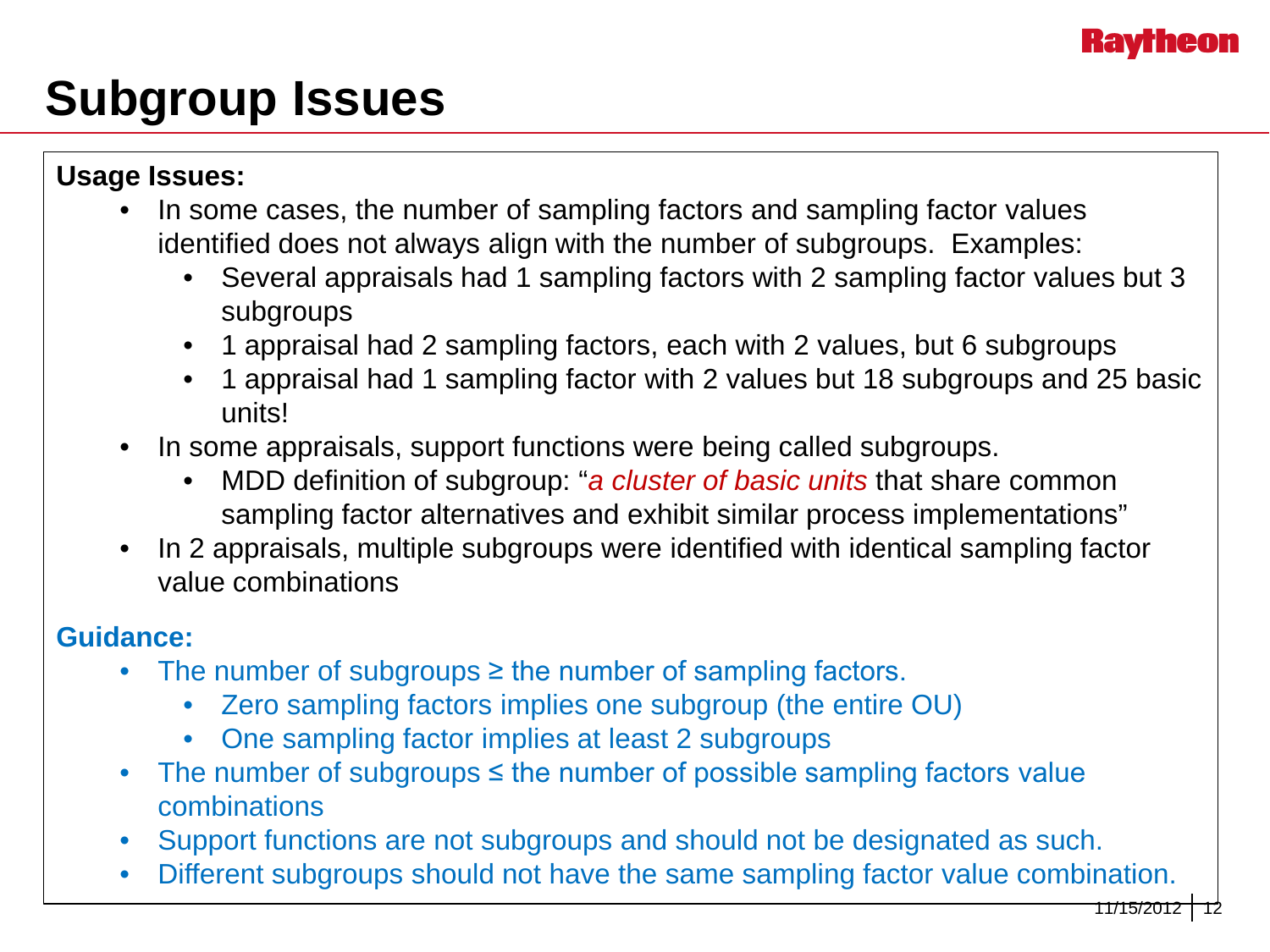### **Basic Units**



- 70% of appraisals have 4 or fewer basic units
- Aligns with 78% of appraisals having 3 or fewer subgroups
- One appraisal had 23 basic units, one had 24 basic units, one had 25 basic units.

**Rav**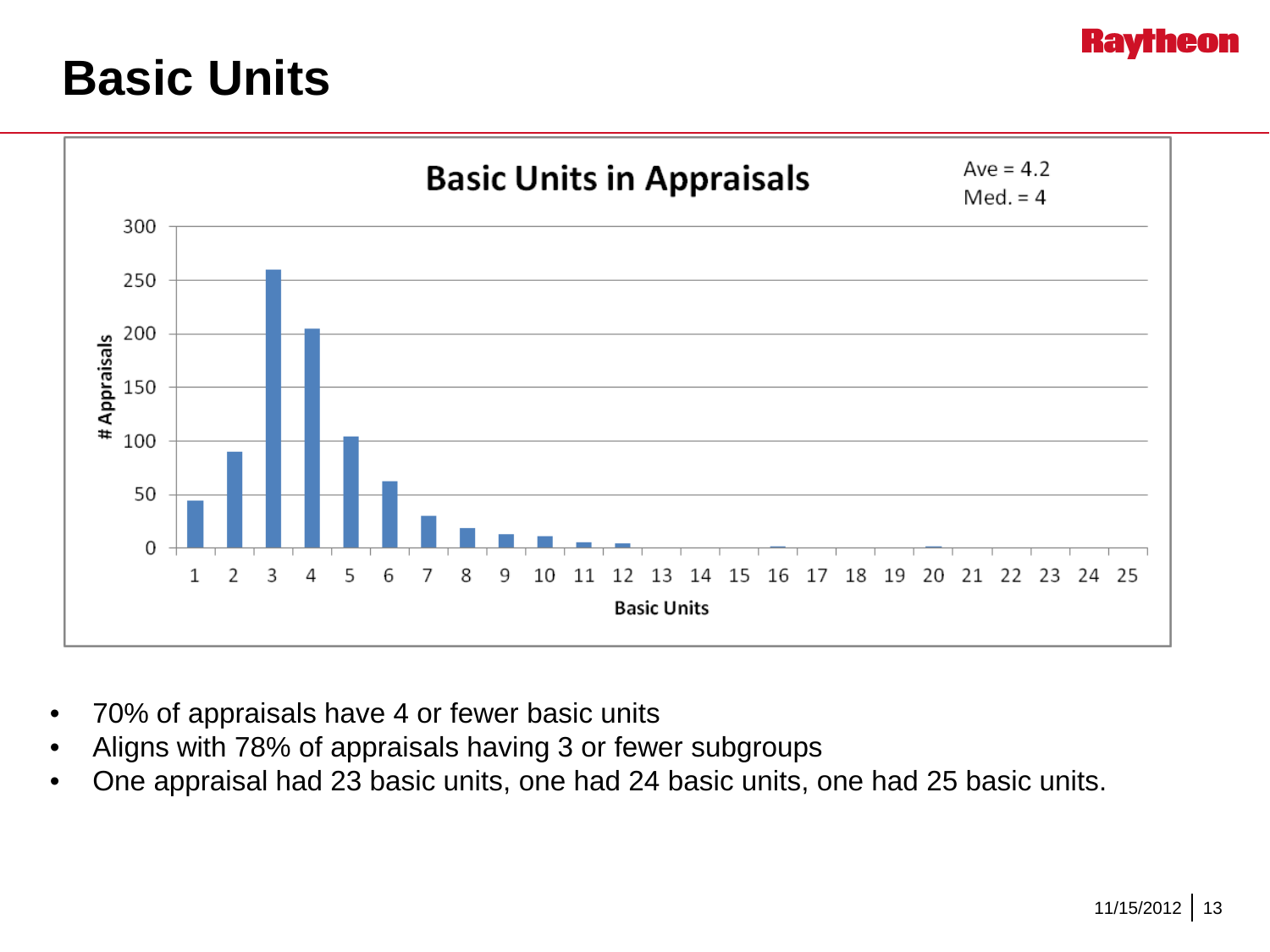## **Basic Unit Issues**

**Usage Issues:**

- In 12 appraisals, the number of basic units sampled was less than the number of subgroups.
	- MDD Coverage Rule 1 for Basic Units states that "For each subgroup, artifacts and affirmations shall be provided for at least one basic unit for each process area implemented by basic units within the subgroup."
- In 11 appraisals, not all of the subgroups were represented by basic units in the organizational scope.

#### **Guidance:**

- The number of basic units ≥ the number of subgroups. All subgroups must be represented by at least one basic unit.
	- See MDD Coverage Rule 1 for Basic Units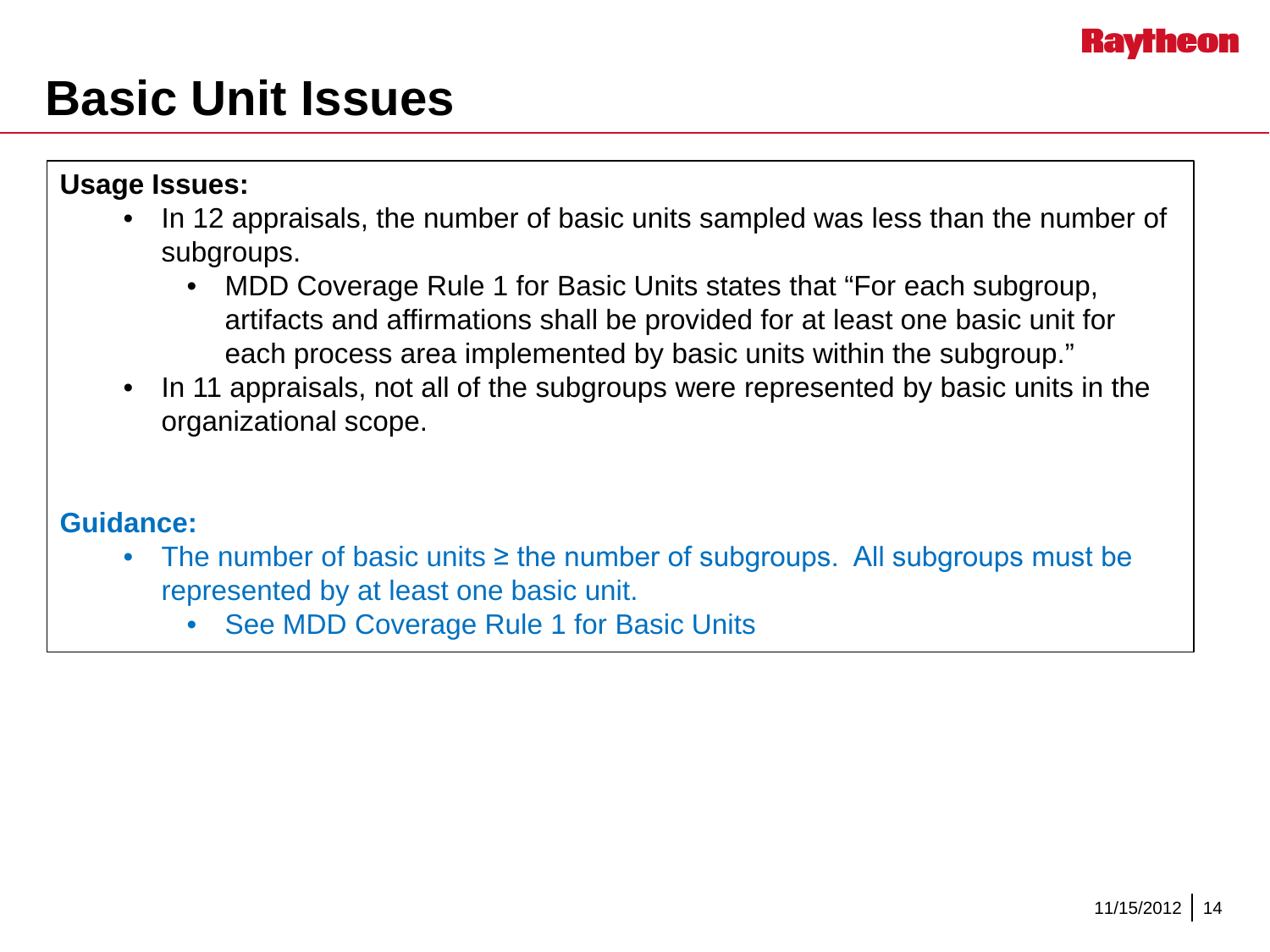# **Support Functions**



- # support functions may be related to organizational unit (OU) structure
- There is no statistically significant relationship between OU size and # support functions.
- QA, CM, Training, Testing, EPG, and supplier-related groups (e.g., Contracts, Procurement, etc.) are the most commonly identified support functions in CMMI appraisals
- Other common support functions include MA, Management groups.
- Some support functions have multiple roles (e.g., a process group that also does training).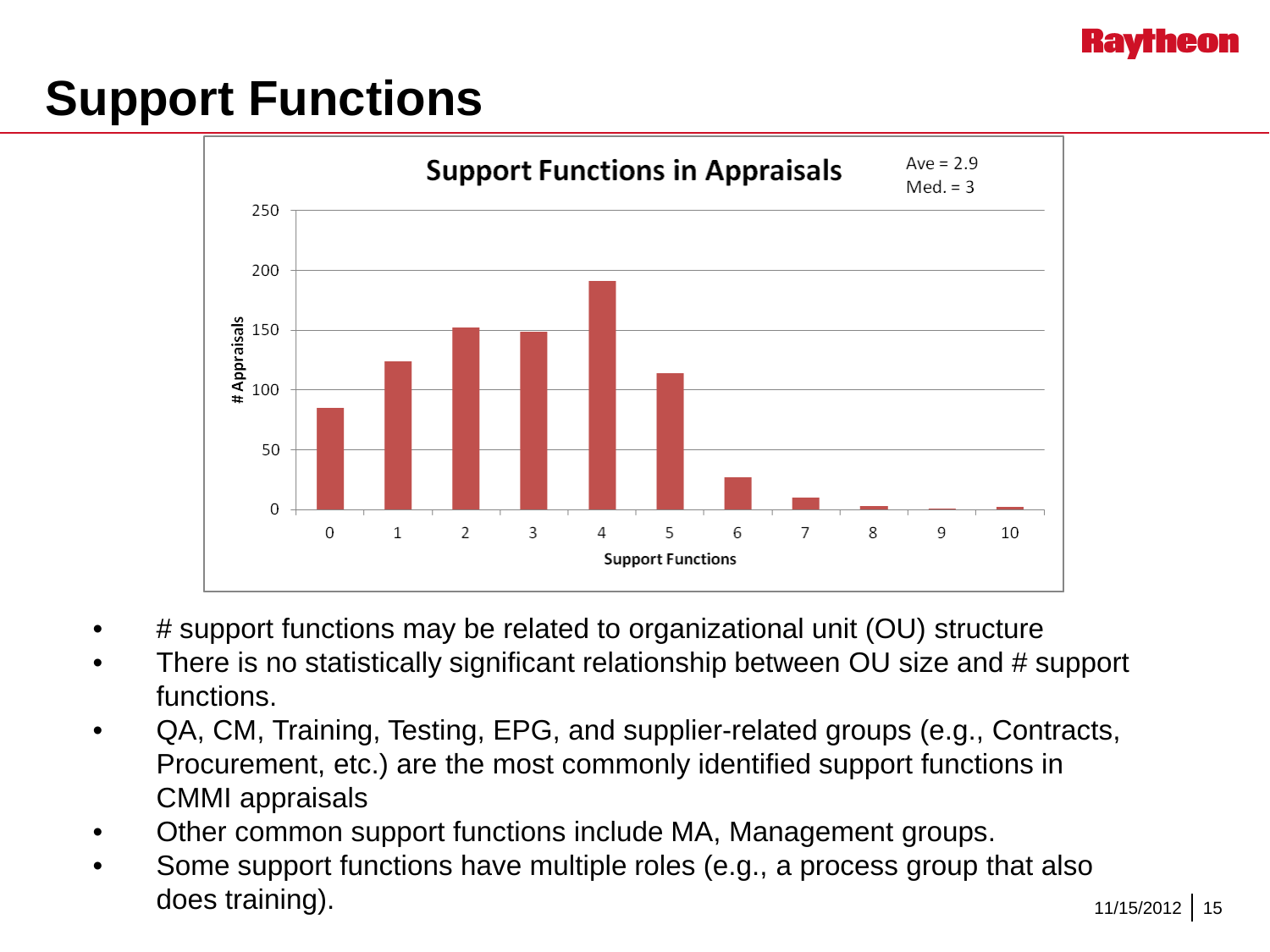

## **Support Function Issues**

#### **Usage Issues:**

- In 23 appraisals, support functions were being called subgroups or sampling factors or sampling factor values or basic units.
	- MDD definition of a support function: An organizational group that provides products and/or services for a bounded set of activities needed by other portions of the organization (e.g., Configuration Management group, Quality Assurance group).
	- MDD definition of subgroup: "*a cluster of basic units* that share common sampling factor alternatives and exhibit similar process implementations"
	- MDD definition of sampling factors: "organizational or work context that reflects meaningful differences in the way work is performed across different basic units within the organizational unit (e.g., size, location, customer).

#### **Guidance:**

• Support functions are not subgroups or sampling factors or sampling factor values or basic units, and should not be designated as such.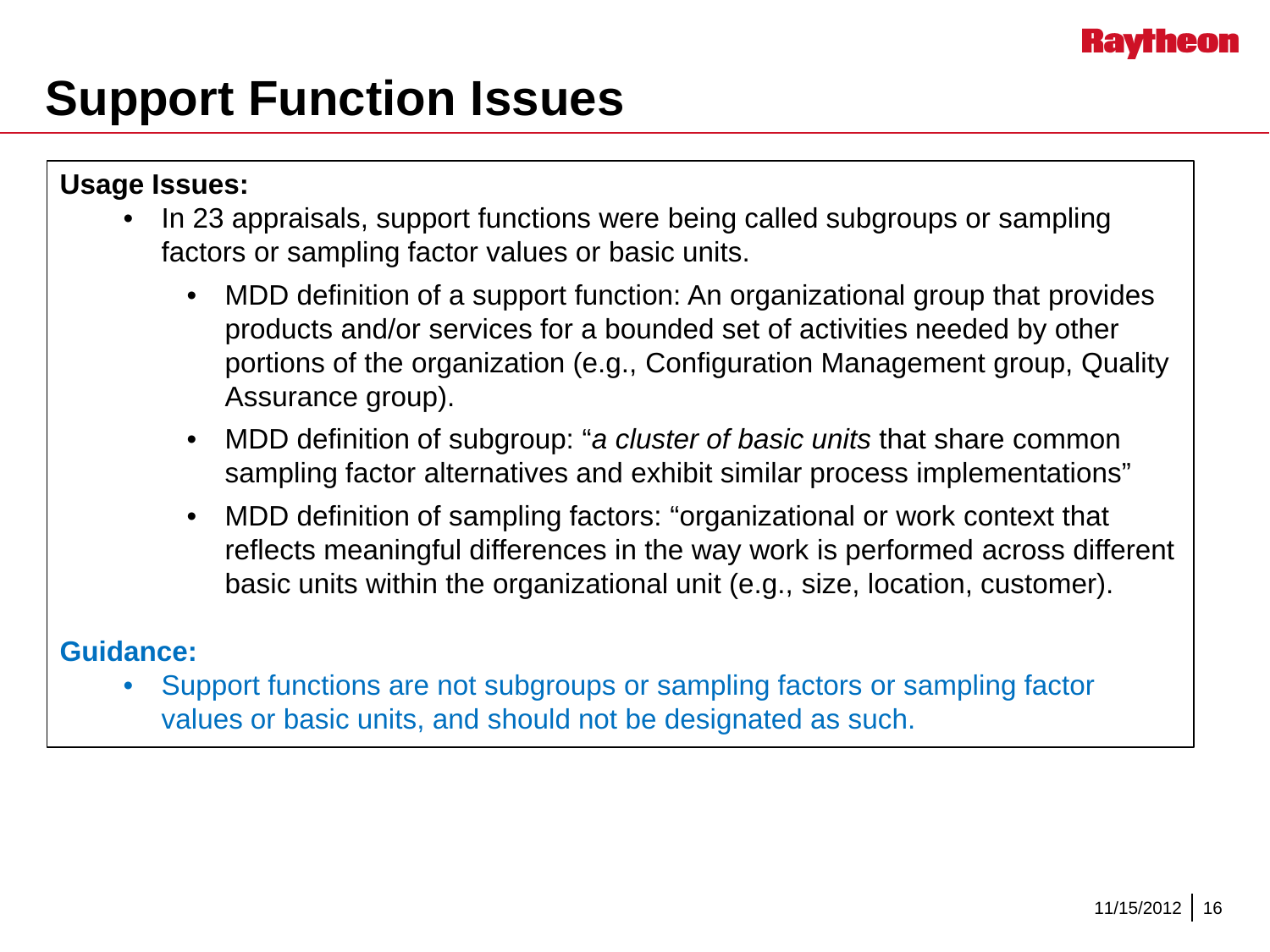### **Kavrheon**

# **Organizational Unit Size**



- Compared CMMI V1.3 MDD V1.2 vs. CMMI V1.3 MDD V1.3 data
	- No statistically significant difference between MDD V1.2 and MDD V1.3 observed
- OU size is estimated based on basic unit and support function "number of people", and "% of people included" fields in PARS.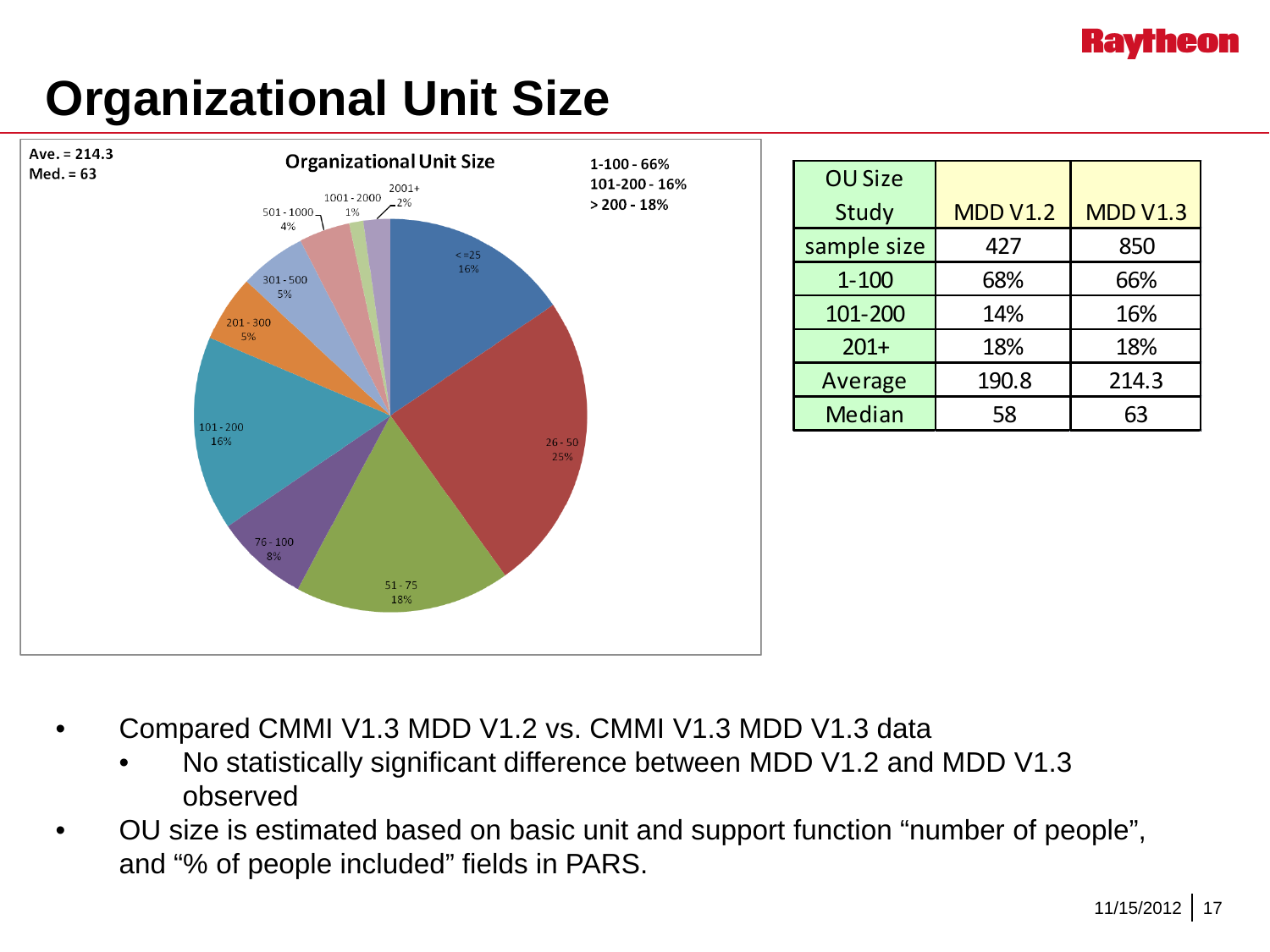### **Kavrheon**

### **Data Relationships OU Size and # Sampling Factors, # Basic Units**



#### Notes:

Current data does not show a relationship between:

- OU Size and # Sampling Factors or
- OU Size and # Possible Sampling Factor combinations (graph not shown) or
- OU Size and # Subgroups (graph not shown)
- OU Size and # Basic Units

Conclusion:

- OU Size by itself is not the determinant of the extent of process diversity.
- Small organizations can exhibit as much process diversity as large organizations.

11/15/2012 18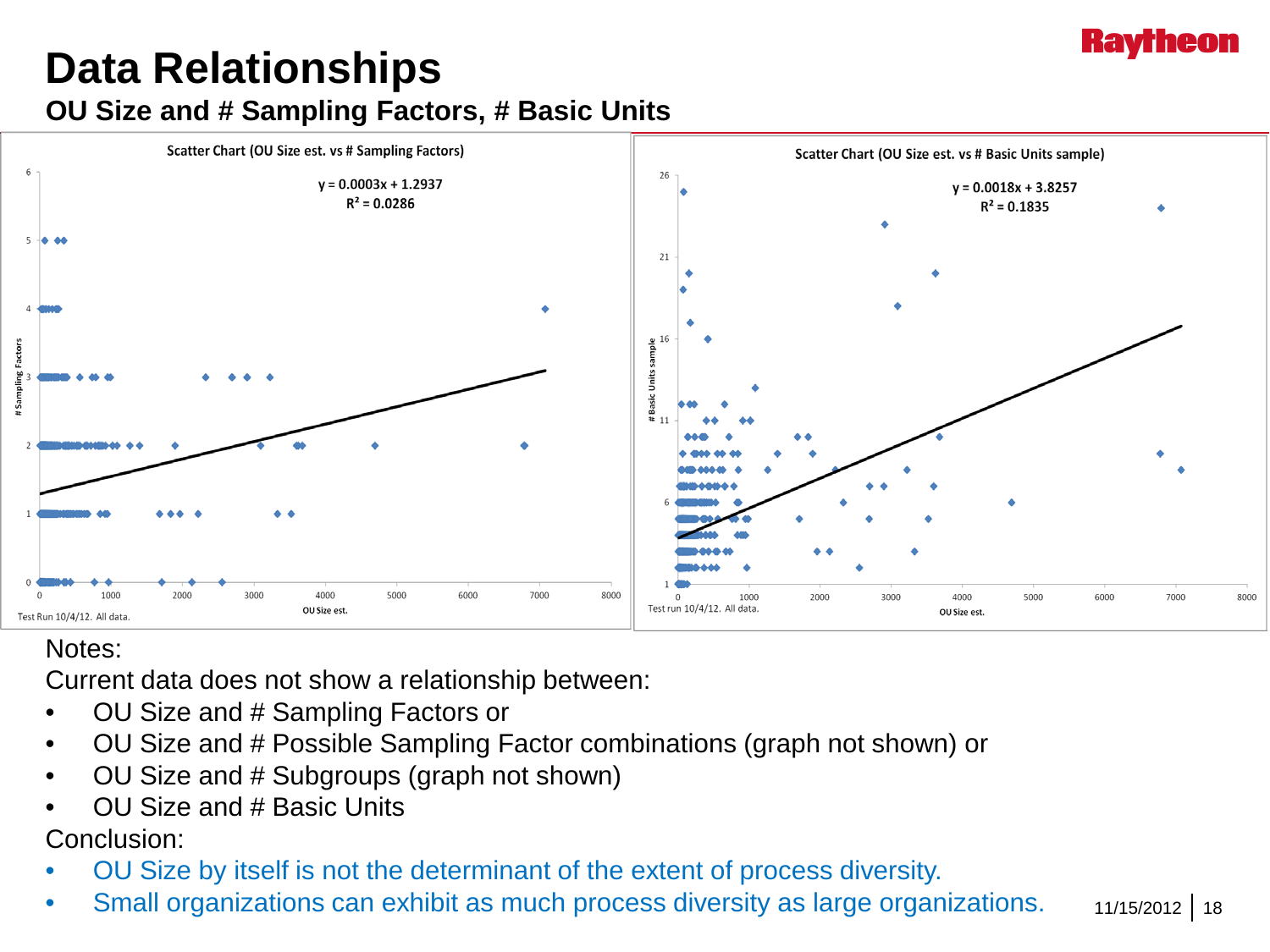

### **Guidance Summary** *Page 1 of 2*

| <b>Error</b><br>Code | <b>Error Description</b>                                                                                       |                 | <b>Example</b>                                                                                                               | <b>Guidance</b>                                                                                                         |  |  |
|----------------------|----------------------------------------------------------------------------------------------------------------|-----------------|------------------------------------------------------------------------------------------------------------------------------|-------------------------------------------------------------------------------------------------------------------------|--|--|
| $\mathsf{A}$         | SAS does not allow "zero<br>sampling factor" appraisals.                                                       |                 | Many appraisals have no<br>sampling factors (valid).                                                                         | Use SAS Workaround until SAS is<br>fixed. Be clear in SAS.                                                              |  |  |
| B                    | #subgroups $\lt$ #sampling<br>factors                                                                          |                 | 2 sampling factors, 1<br>subgroup                                                                                            | #subgroups $\ge$ #sampling factors                                                                                      |  |  |
| $\mathsf{C}$         | <b>Bad numerical combinations</b><br>of sampling factors, sampling<br>factor values, and subgroups             |                 | 1 sampling factor with 2<br>values but 3 subgroups                                                                           | #subgroups $\leq$ #possible sampling<br>factor value combinations                                                       |  |  |
| D                    | #basic units < #subgroups                                                                                      | 12 <sup>2</sup> | 10 subgroups, 6 basic units                                                                                                  | #basic units $\geq$ #subgroups (See MDD<br>Coverage Rule 1 for Basic Units)                                             |  |  |
| E                    | Not all subgroups are<br>represented by basic units in<br>the org. scope                                       | 11              | List of basic units that<br>excludes a subgroup                                                                              | See MDD Coverage Rule 1 for Basic<br>Units.                                                                             |  |  |
| F                    | Redundant sampling factors                                                                                     | 50              | 2 sampling factors identified,<br>each with the same values.<br>2 sampling factors<br>representing equivalent<br>conditions. | Don't "force" sampling factors.                                                                                         |  |  |
| G                    | Support functions being called<br>sampling factors or sampling<br>factor values or subgroups or<br>basic units | 23              | A sampling factor called<br>"support functions" with<br>values: CM, QA, Training,<br><b>MA</b>                               | See MDD definitions of support<br>function, subgroup, sampling factor,<br>basic unit. Often pairs with error code<br>D. |  |  |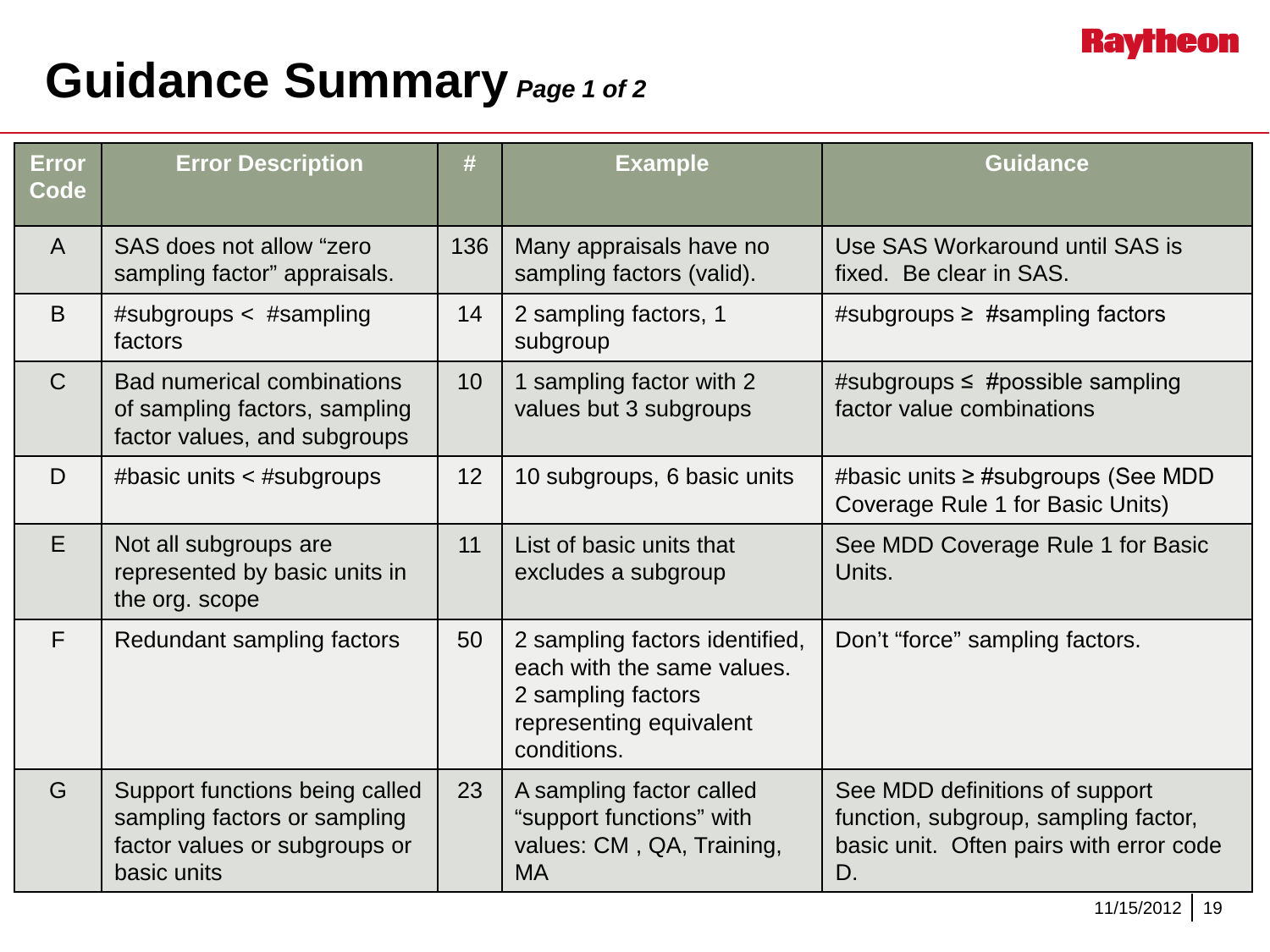

### **Guidance Summary** *Page 2 of 2*

| <b>Error</b><br>Code | <b>Error Description</b>                                                                 | #              | <b>Example</b>                                                                                    | <b>Guidance</b>                                                                                                                                                                       |
|----------------------|------------------------------------------------------------------------------------------|----------------|---------------------------------------------------------------------------------------------------|---------------------------------------------------------------------------------------------------------------------------------------------------------------------------------------|
| H                    | Gratuitous sampling factors<br>(Sampling factors identified<br>but not used)             | $\overline{4}$ | "Customer" identified as<br>sampling factor but not used<br>in any subgroups.                     | Use sampling factors to create<br>subgroups.                                                                                                                                          |
|                      | Gratuitous sampling factor<br>values (Sampling factor<br>values identified but not used) | 24             | Sampling factor Size (small,<br>med, large) identified but<br>small not used in any<br>subgroups. | Past or future sampling factor values<br>that are not currently relevant to the OU<br>should not be included. (Processes<br>related to the unused values are not<br>being appraised.) |
|                      | Multiple subgroups with the<br>same sampling factor value<br>combination.                | $\overline{2}$ | 2 sampling factors, 1<br>subgroup                                                                 | Subgroups are unique combinations of<br>sampling factor values.                                                                                                                       |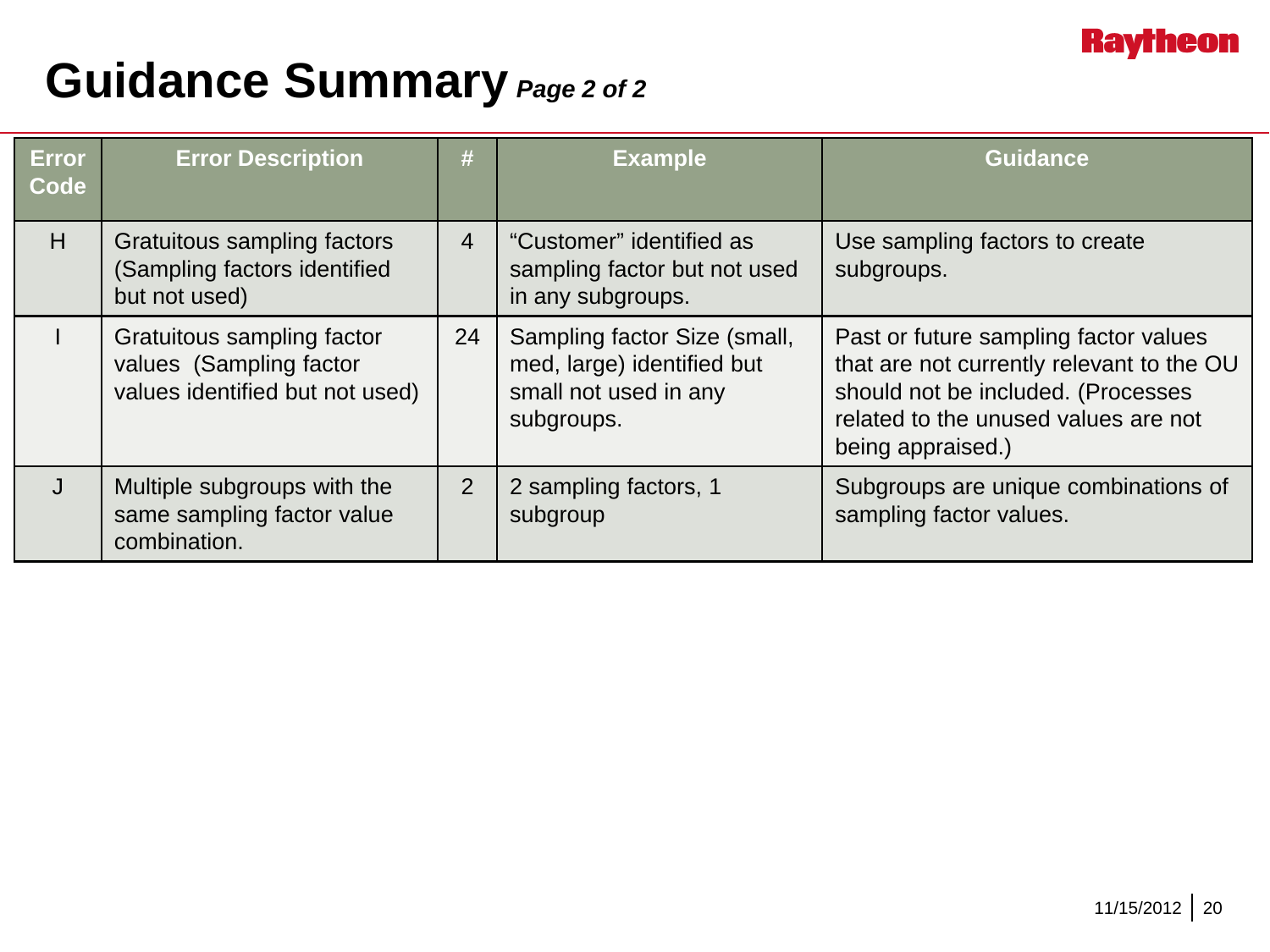### **Comparing MDD V1.2 and MDD V1.3 CMMI V1.3 Appraisals**



- MDD V1.2 spikes at 3 basic units, MDD V1.3 more normal
- MDD V1.2 Average  $= 4.4$ , Median  $= 4$ , 73% 4 basic units or less
- MDD V1.3 Average  $= 4.2$ , Median  $= 4$ , 70% 4 basic units or less
- No statistically significant difference between mean or standard deviation in methods

**Kav**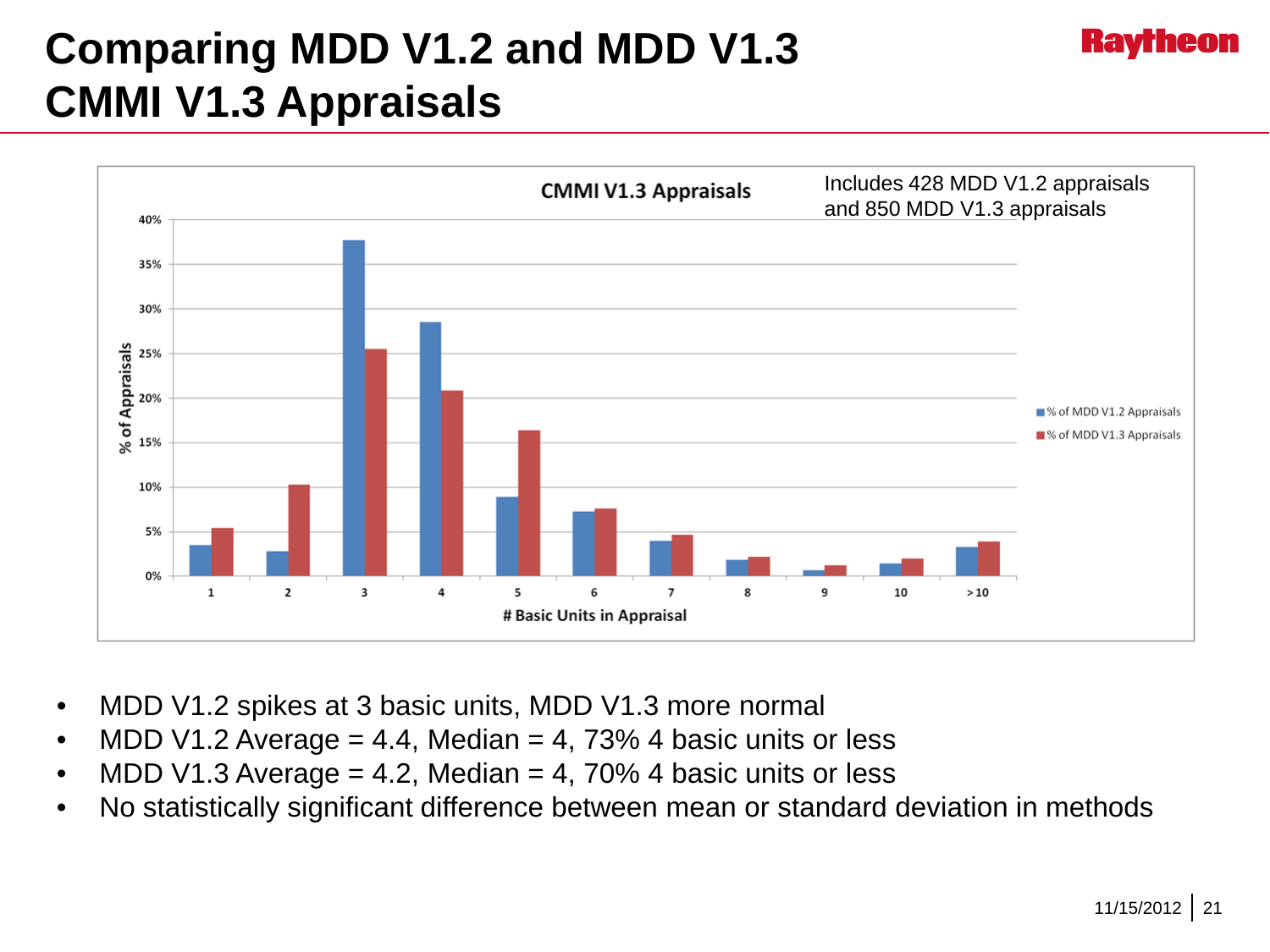# **Other Observations - MDD V1.3 Appraisal Trends**

| <b>Cumulative Data</b>   | Q3 2011        | Q4 2011      |                | Q1 2012 Q2 2012 | Q3 2012        | <b>Quarterly (non-cum) Data</b> | Q3 2011        | Q4 2011      |                |              | Q1 2012 Q2 2012 Q3 2012 |
|--------------------------|----------------|--------------|----------------|-----------------|----------------|---------------------------------|----------------|--------------|----------------|--------------|-------------------------|
| # Appraisals             | 51             | 194          | 342            | 664             | 858            | # Appraisals                    | 51             | 143          | 148            | 322          | 194                     |
|                          |                |              |                |                 |                |                                 |                |              |                |              |                         |
| # Sampling Factors Ave.  | 1.45           | 1.48         | 1.45           | 1.40            | 1.35           | # Sampling Factors Ave.         | 1.45           | 1.50         | 1.41           | 1.34         | 1.19                    |
| # Sampling Factors Med.  | $\overline{2}$ | 1            | 1              | 1               | $\mathbf{1}$   | # Sampling Factors Med.         | $\overline{2}$ | $\mathbf{1}$ | $\mathbf{1}$   | 1            | 1                       |
|                          |                |              |                |                 |                |                                 |                |              |                |              |                         |
| # Subgroups Ave.         | 3.31           | 3.24         | 3.07           | 2.86            | 2.75           | # Subgroups Ave.                | 3.31           | 3.21         | 2.85           | 2.63         | 2.40                    |
| # Subgroups Med.         | 3              | 3            | $\overline{2}$ | $\mathbf{2}$    | $\overline{2}$ | #Subgroups Med.                 | 3              | 3            | $\overline{2}$ | $\mathbf{2}$ | $\overline{2}$          |
| # Basic Units Ave.       | 4.82           | 4.81         | 4.72           | 4.33            | 4.22           | # Basic Units Ave.              | 4.82           | 4.81         | 4.59           | 3.91         | 3.86                    |
| l# Basic Units Med.      | 4              | 4            | 4              | 4               | 4              | # Basic Units Med.              | 4              | 4            | 4              | 4            | 3                       |
|                          |                |              |                |                 |                |                                 |                |              |                |              |                         |
| # Support Functions Ave. | 3.0            | 2.63         | 2.74           | 2.92            | 2.91           | # Support Functions Ave.        | 3.0            | 2.49         | 2.88           | 3.12         | 2.86                    |
| # Support Functions Med. | 3              | $\mathbf{2}$ | 3              | 3               | 3              | # Support Functions Med.        | 3              | $\mathbf{2}$ | 3              | 3            | 3                       |
| # Possible Sampling      |                |              |                |                 |                | # Possible Sampling             |                |              |                |              |                         |
| <b> Factor Value</b>     |                |              |                |                 |                | <b>Factor Value</b>             |                |              |                |              |                         |
| <b>Combinations Ave.</b> | 5.55           | 6.61         | 5.87           | 5.31            | 4.99           | <b>Combinations Ave.</b>        | 5.55           | 6.99         | 4.91           | 4.71         | 3.91                    |
| # Possible Sampling      |                |              |                |                 |                | # Possible Sampling             |                |              |                |              |                         |
| <b>Factor Value</b>      |                |              |                |                 |                | <b>Factor Value</b>             |                |              |                |              |                         |
| <b>Combinations Med.</b> | 4              | 4            | 3              | 3               | $\overline{2}$ | <b>Combinations Med.</b>        | 4              | 4            | $\overline{2}$ | 2.5          | $\overline{2}$          |

**Raytheon**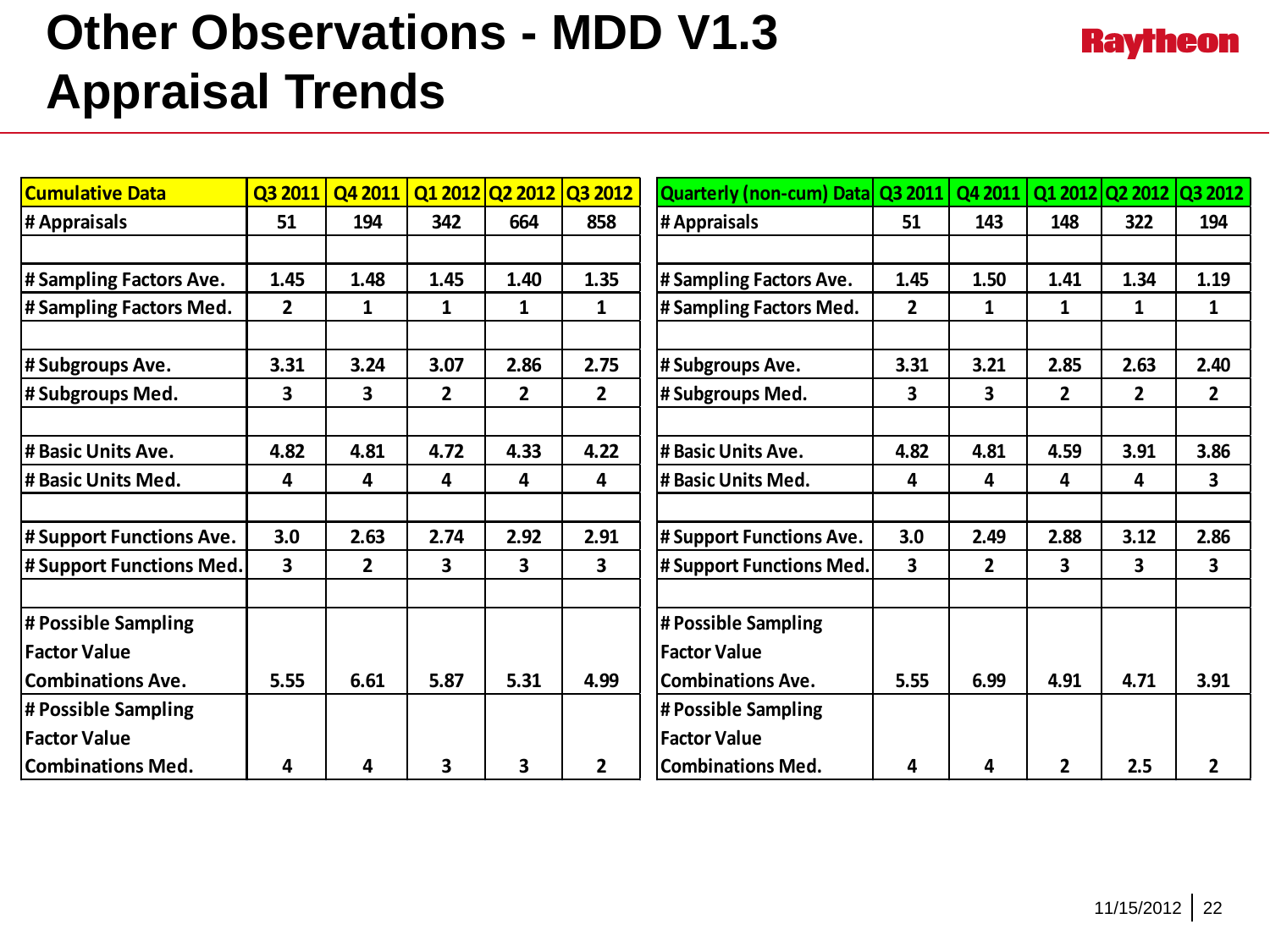### **Kavrheon**

# **Other Observations – High Maturity**



15/2012 23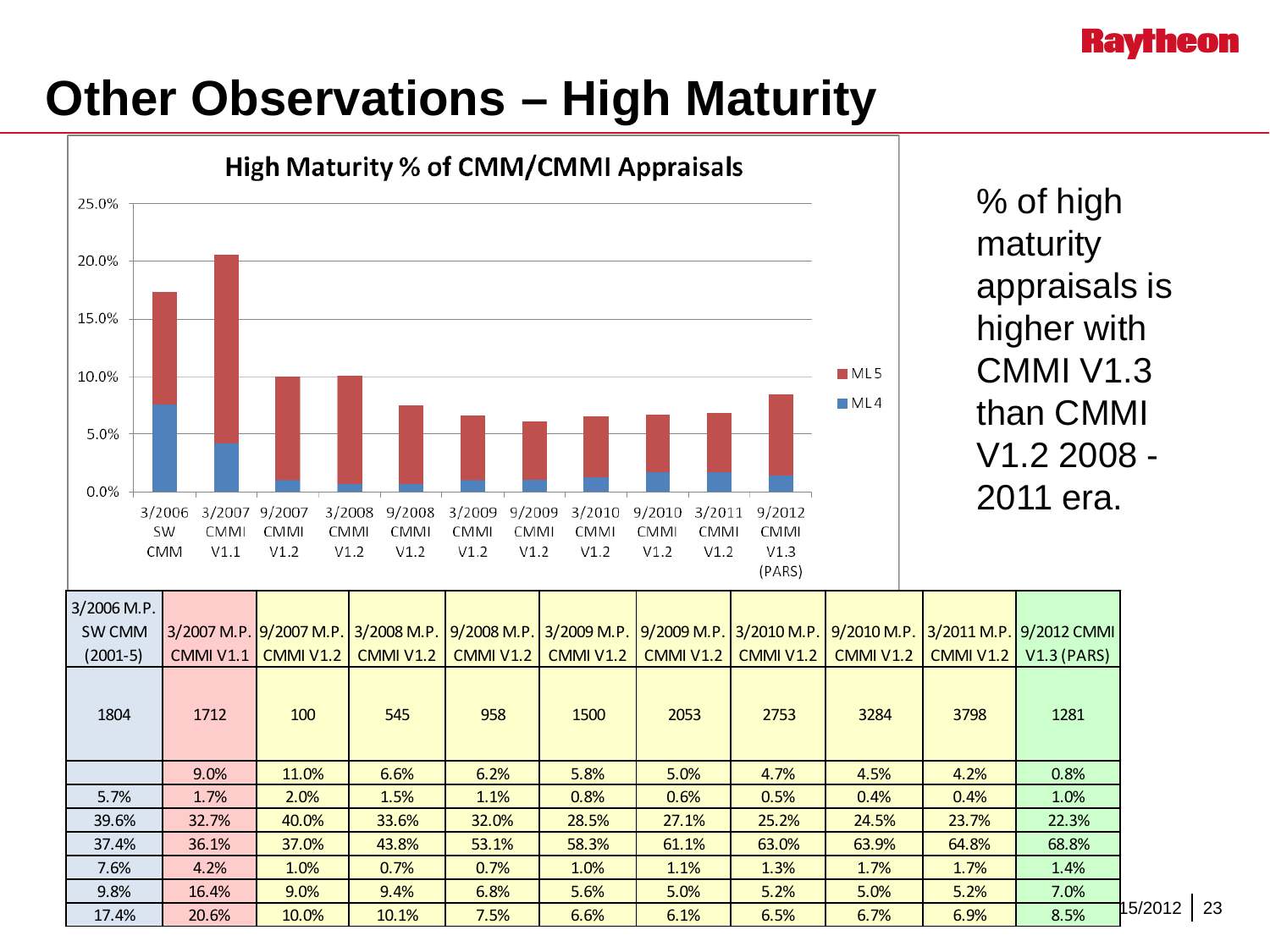### **Other Observations – Appraisals over the Years**



<mark>2012 |</mark> 80 | 98 <mark>| 130 |</mark> 100 | 91 | 135 | 80 | 97 | 17 | \* | \* | \* | <mark>828</mark>

- 2010 Jan Aug, 799 appraisals
- 2011 Jan Aug, 757 appraisals
- 2012 Jan Aug, 811 appraisals
- •Not all Sept 2012 data entered into PARS yet
- \* Data not available

**Ravrheon**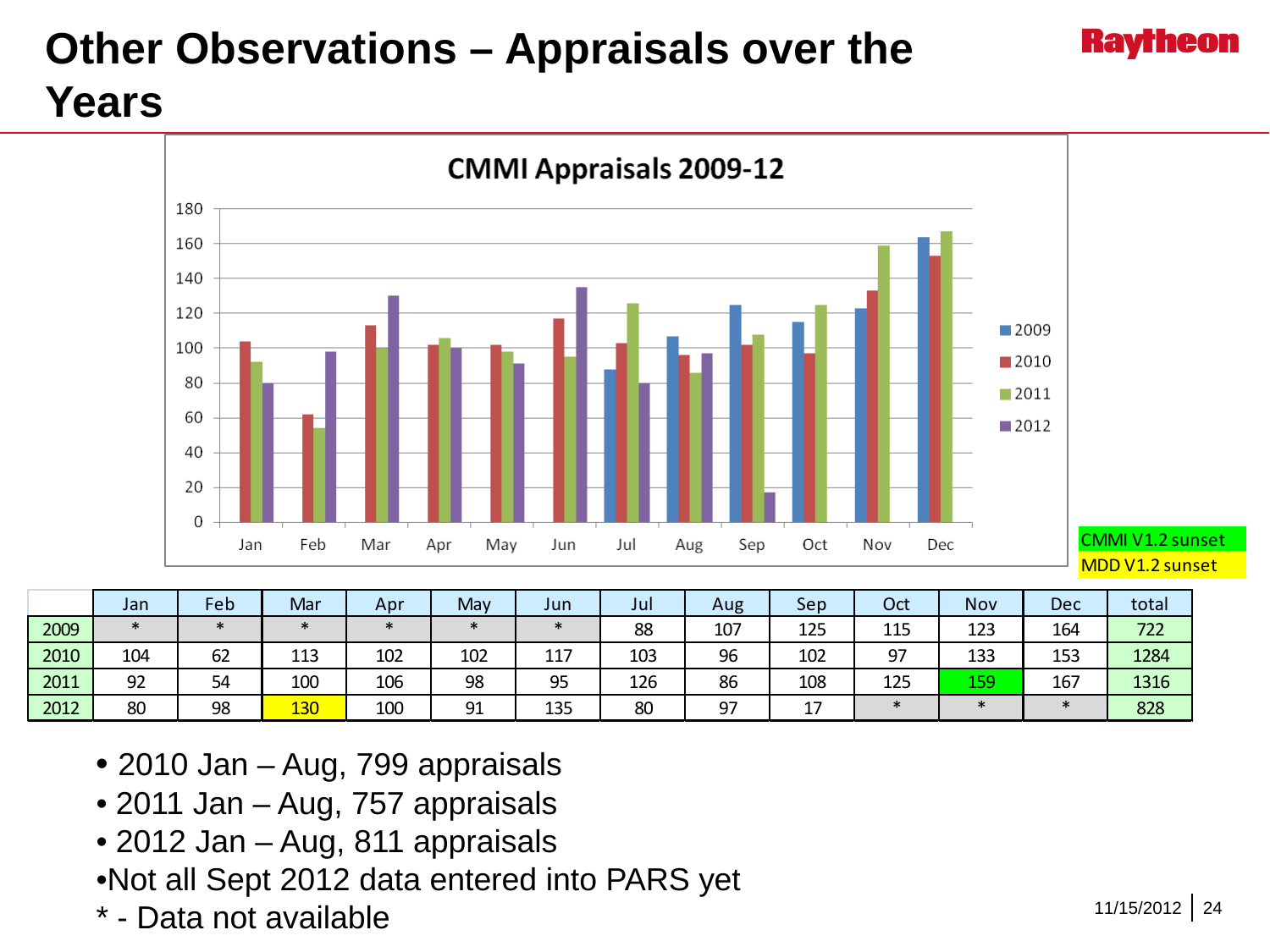### **Other Observations – CMMI V1.3 Appraisals by Model**



- 91% of CMMI V1.3 appraisals are with CMMI-DEV V1.3
- 8% of CMMI V1.3 appraisals are with CMMI-SVC V1.3
- 1% of CMMI V1.3 appraisals are with CMMI-ACQ V1.3

**Raytheon**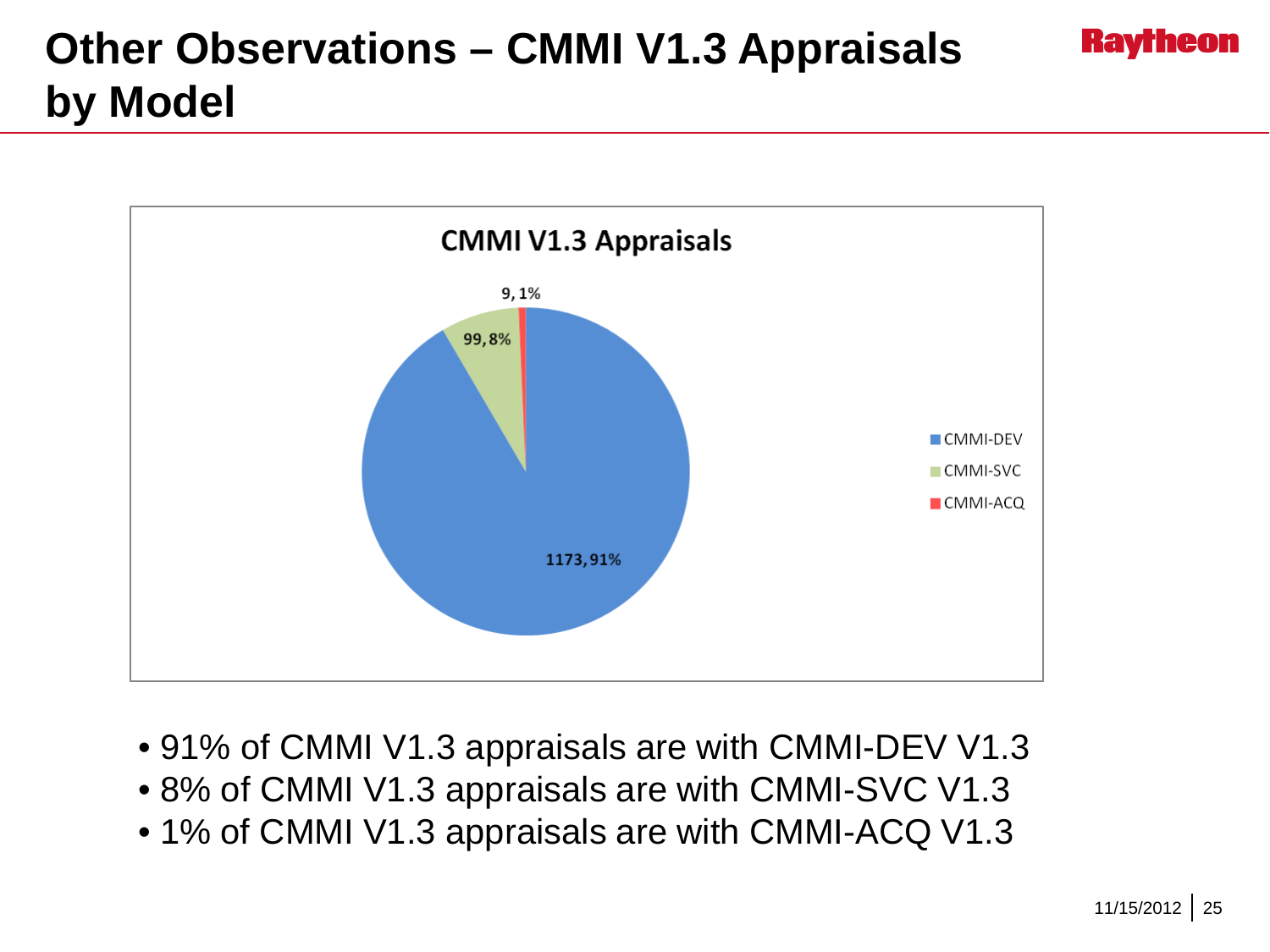

### **Questions**

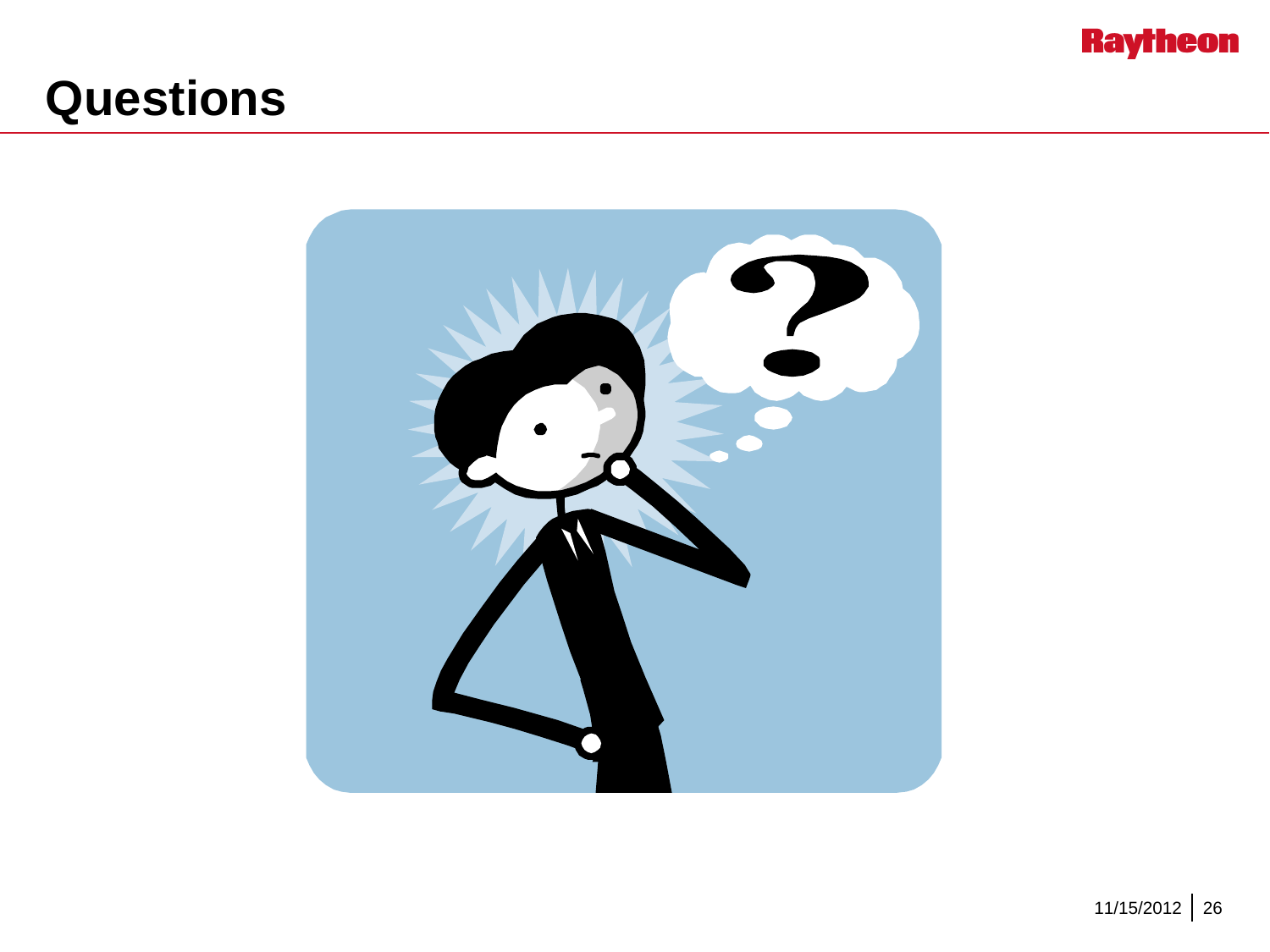

### **Contact Information**

For future questions the presenter contact information is:

Michael Campo Email: Michael\_J\_Campo@raytheon.com Phone number: 978.858.5939 Raytheon Integrated Defense Systems Tewksbury, MA 01876